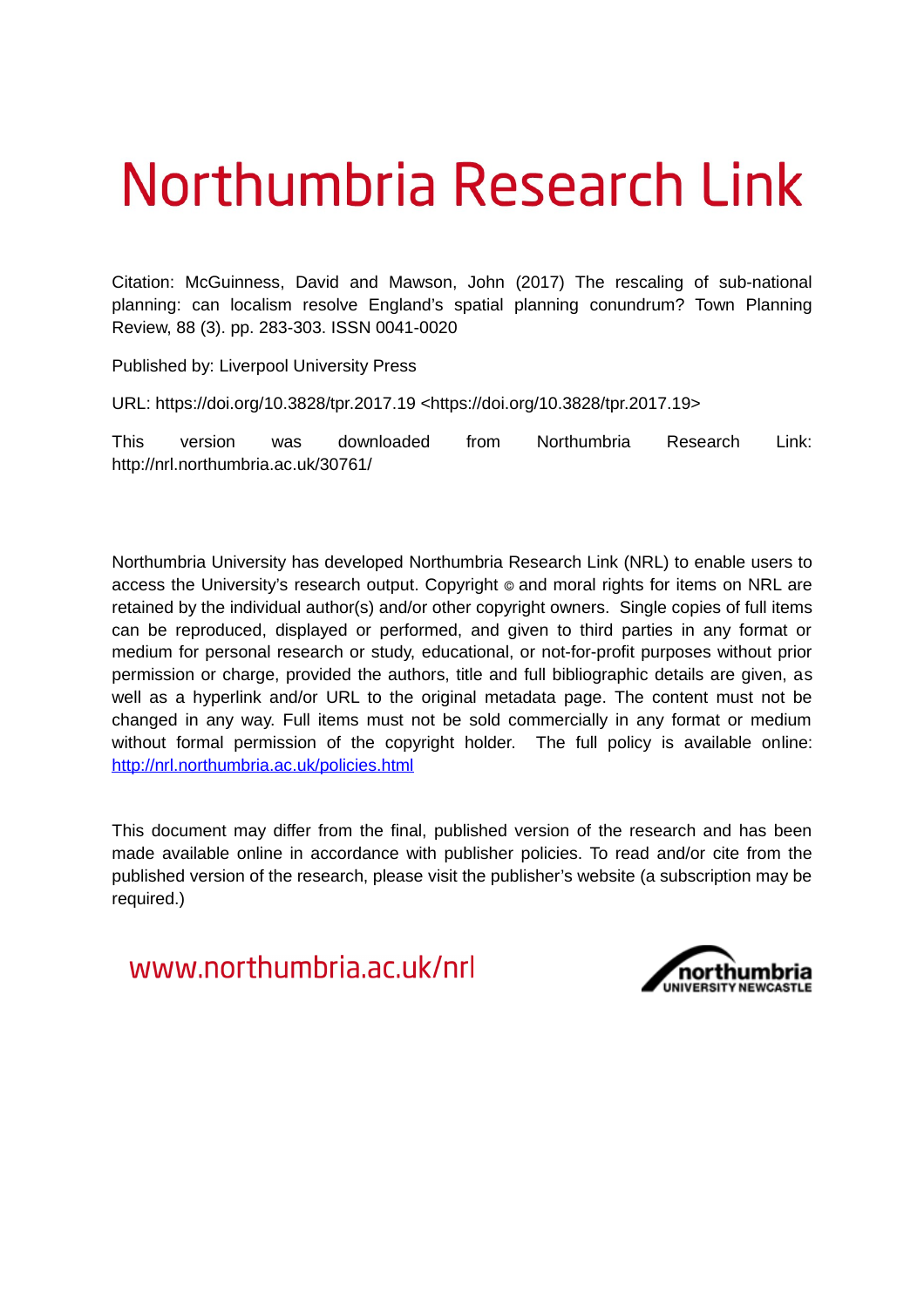# The rescaling of sub-national planning: Can localism resolve England's spatial planning conundrum?

#### David McGuinness and John Mawson

This paper analyses the recent reorganisation of sub-national planning in England. The abrupt termination in 2010 of regional spatial strategies (RSSs) left England as the only major country in northwestern Europe without effective sub-national governance structures (outside London) for spatial planning. Drawing on in-depth interviews with public-sector planners and other research material, this paper analyses the impacts of the demise of regional planning for 'larger-than-local' policy coordination in England. The paper seeks to question whether localism can succeed where regionalism is perceived to have failed in dealing effectively with the strategic spatial dilemmas integral to planning. It concludes by assessing whether the evolving decentralised forms of sub-national governance (combined authorities and local enterprise partnerships (LEPs)) emerging through the government's 'devolution revolution' can develop to fill the current strategic planning void and resurrect some form ofspatial planning throughout England.

Keywords: localism, regional planning, rescaling, combined authorities, England

This article explores the ongoing ramifications of the decision in 2010 to revoke regionalspatialstrategies(RSSs) in England. This decision expunged the drive towards long-term coordinated strategic spatial planning from the sub-national governance process. Building on prior research by Pemberton and Morphet (2013), Baker and Wong (2013), Boddy and Hickman (2013) and Roodbol-Mekkes and Van den Brink (2015), the paper investigates the unfolding impacts of the reforms of land-use planning in England and considers whether some form of spatial planning will return to the English system. In this context Roodbol-Mekkes and Van den Brink (2015, 185) argue, 'In spatial planning the concept of rescaling has been used in a more narrow sense [than in wider economic geography literature] to analyse the redistribution of powers and responsibilities between the various tiers of government or the rise and fall of various tiers in spatial planning.'

The paper critiques the de facto strategic spatial planning vacuum that was created by the coalition government in removing the regional tier of planning andmoving to a more localist approach to planning which aimsto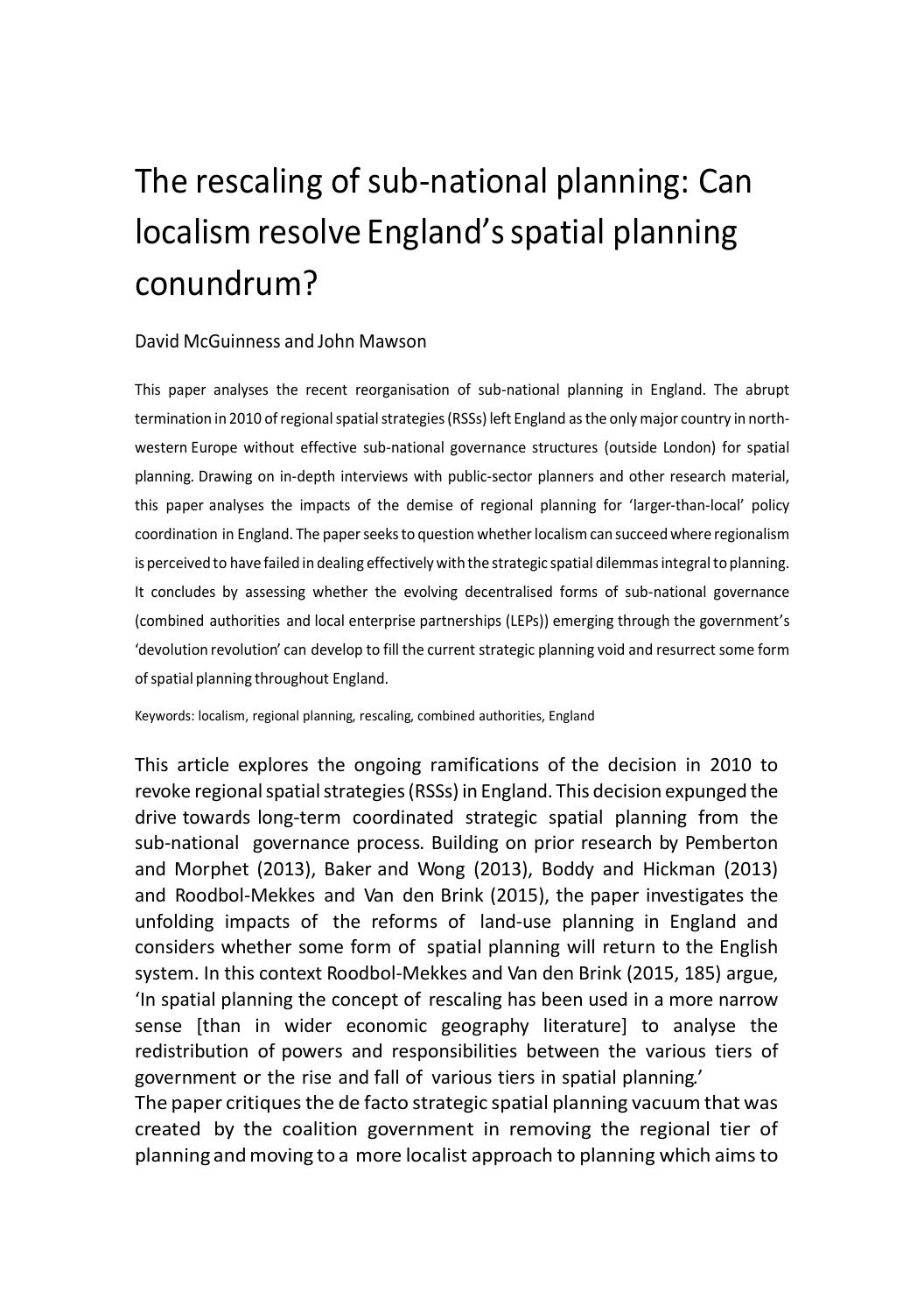bring power closer to local people. Drawing on in-depth interviews it explores practitioner's responses to the decommissioning of spatial planning and the effectiveness of policies that have subsequently been introduced to facilitate 'large-than-local' cooperation (i.e. the duty to cooperate).

David McGuinness is Senior Lecturer in Urban Regeneration and Planning in the Department of Architecture & Built Environment, Northumbria University, Ellison Building, Room EBB311, Newcastle upon Tyne, NE1 8ST; and John Mawson is Director at the Institute for Local Governance, Durham University Business School, Elvet Hill House, Elvet Hill, Durham, DH1 3TH; email: david.mcguinness@northumbria.ac.uk; [john.mawson@durham.ac.uk.](mailto:john.mawson@durham.ac.uk)

It proceeds to consider the potential of evolving decentralised governance spaces to fill the strategic spatial planning void and facilitate the return of forms of spatial planning to the currently dislocated English planning system. Gallant et al. (2013, 569) question whether the new localist system of planning in England allows government to deal effectively with the strategic dilemmas integral to governing. Evidence provided in this paper and in other studies (Boddy and Hickman, 2013; Pugalis and Townsend, 2013 and Roodbol-Mekkes and Van den Brink, 2015) suggests that strategic dilemmas (e.g. the distribution of strategic housing allocations between neighbouring authorities, major infrastructure projects and responses to climate change) are unlikely to be effectively addressed via the existing duty to cooperate. This duty was introduced via the Localism Act (2011). It is a statutory requirement for neighbouring local authorities to collaborate and is assessed upon submission of a local plan for examination by the Planning Inspectorate. In England, new sub-national governance approaches (particularly combined authorities) are emerging which may gradually 'fill in' elements of the strategic spatial planning void in parts of the country. However, the present asymmetrical development of combined authorities is generating concerns of fragmentation in spatial planning coverage, creating 'a patchwork quilt' of governance approaches, which may accentuate existing economic inequalities between localities in England (Colomb and Tomaney, 2015). In order to address the above issues, the background research involved two steps: a desk-based analysis of literature relating to the abolition of regional planning and a review and analysis of the subsequent spatial policy void, followed by a survey involving semi-structured interviews with planners in all eight core cities and a sample of planners from twelve (of the twenty-six) key cities in England. The twenty semi- structured interviews took place between March and September 2014. To maintain anonymity for respondents they were identified by a generic job title and location (e.g.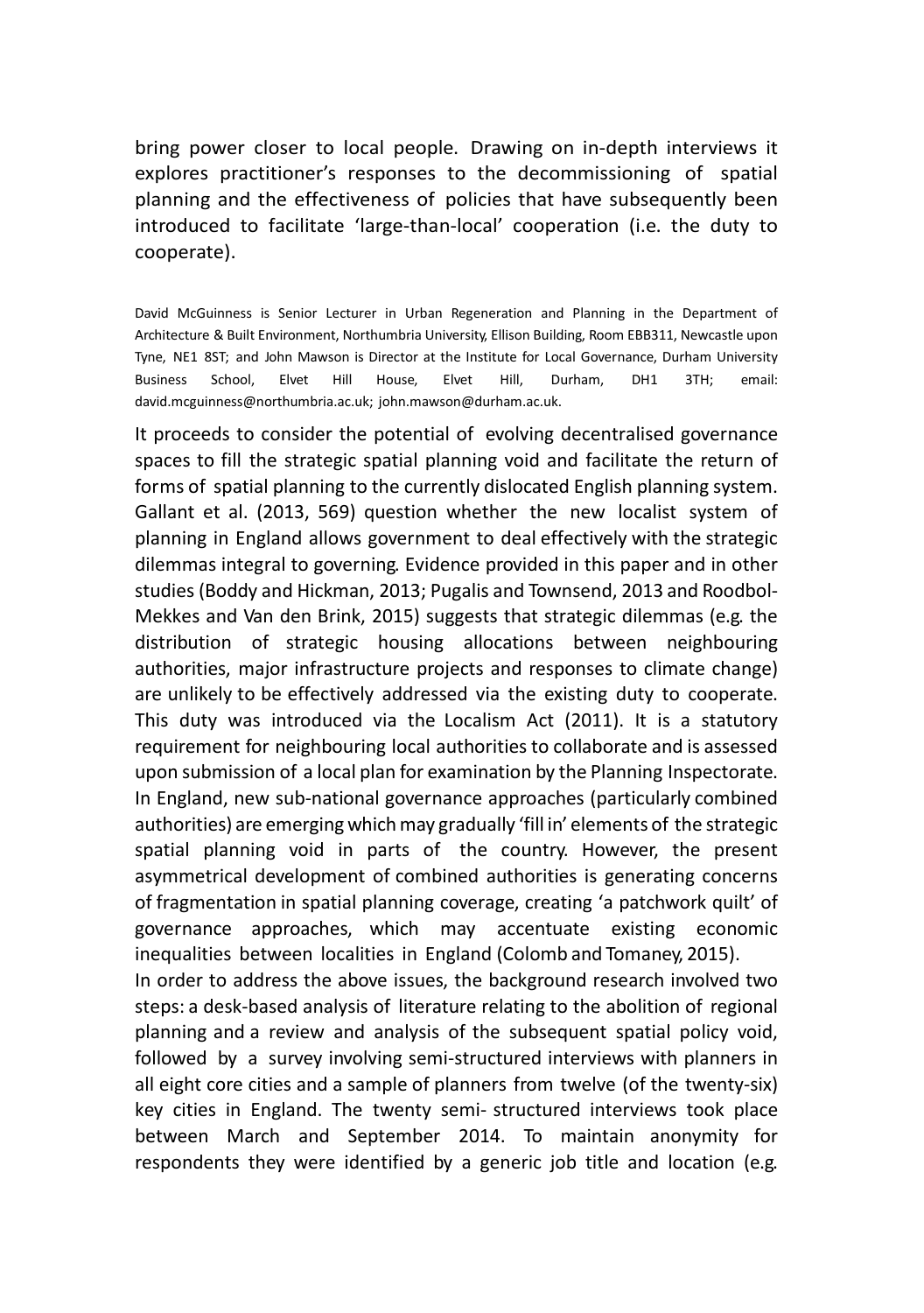Planner, North East). The paper begins by providing some context about the history of regional planning in England.

# **The rise and fall ofregional planning in England**

Regional planning has experienced 'a mercurial and often ephemeral' history in post-war England (Wannop, 1995, x). Until the turmoil unleashed by the Thatcher governments in the early 1980s, there was a degree of political consensus about the need to address regional imbalances with the focus on floor-space controls and regional financial assistance to encourage the relocation of largely manufacturing employment from the then prosperous regions of the Midlands and South to government-designated development areas in the North and West. In parallel within regions, public policy addressed congestion and urban regeneration via housing overspill and the construction of new towns within the framework of joint central–local government regional strategies (Hall, 1973). Wannop (1995, xv) summarises two distinct forms of regional planning: 'the balancing of resources to modify standards of living and disparities in economic conditions … between different parts of the nation' (which we define as regional economic planning) and 'intra-regional planning'(which will be the primary focus of this paper), an approach which 'attempts to resolve issues and local problems of growingmetropolitan cities,spilling their population and their economicandsocial relationships and raising political disputes across their administrative boundaries'. Some commentators (Tewdwr-Jones and Allmendinger,2007,30)arguethatreincarnation of regional planning under New Labour introduced a less prescriptive form of regional planning, focusing on 'economic competitiveness and growth within a neo-liberal framework of supporting the market rather than supplanting it'. English regional planning (in its varying forms) has experienced its zenith during periods of Labour administration, where the terms 'regional' and 'spatial' planning have become conflated within some political and professional perspectives, as 'top-down' governance, redistribution and interventionistism. Incontrast, Haughton and Allmendinger (2012, 3) argue that in much of continental Europe, spatial planning is seen as 'a progressive largely technical movement', rather than being linked overtly to political agendas.

The current vacuum in strategic planning in England was initiated by the (former) Secretary of State, Eric Pickles, who used the Localism Act (2011) to rescale sub-national governance and remove (in his view) a costly and bureaucratic tier of governance. He stated, 'I've set about abolishing all the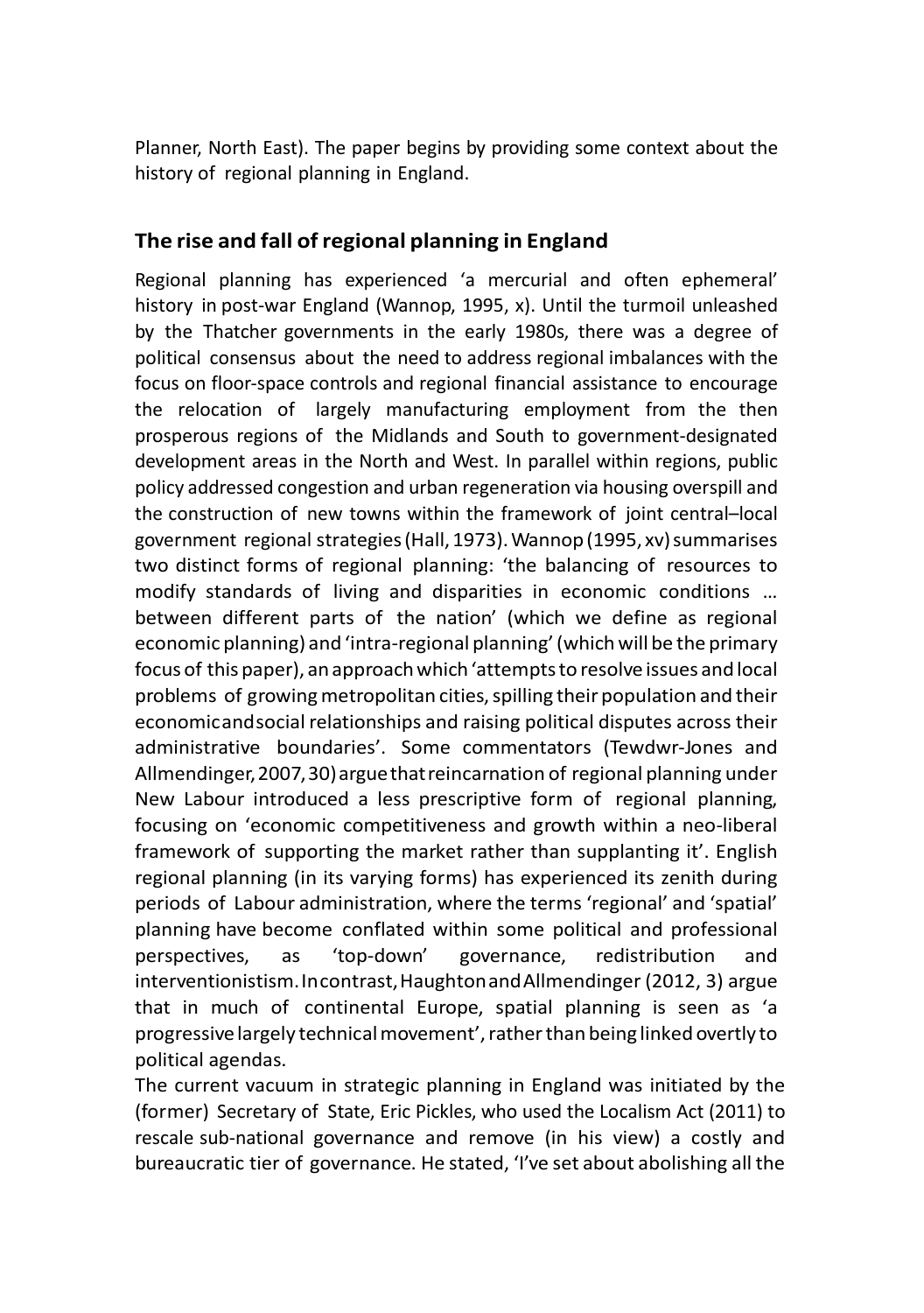Rs. Regional Spatial Strategies, Regional Housing Targets, Regional Assemblies, Government Offices for the Regions and Regional Development Agencies (RDAs) … The arbitrary regional tier of government administration and bureaucracy was unpopular, ineffective and inefficient' (Pickles, 2010, n.p.).' During the post-war era the application of English planning policy has occurred within the context of several centrally determined changes in the structure and processes of local government, notably the setting up and abolition of metropolitan councils, the establishment of district councils and the creation of unitary authorities. Pemberton and Morphet (2013) state that the churn within governance approaches occurs partly due to the philosophy and ideological stance of the national government of the day, combined with 'system shifts' which often relate to a response to economic crisis when the priority may become supporting macroeco-nomic policies, subordinating social and environmental imperatives and reorganising local government. Upon the demiseof RSSs(andwiththepriordemiseofstructure plans), a fundamental component of the post-war architecture of statutory land-use planning had been extracted from the system in England. Pugalis and Townsend (2013) state that in most mainland western European countries, stable structured systems of 'meso'-level government and statutory legal powers enshrined in federal (and other) constitutional arrangements provide a more embedded approach and greater continuity in their 'larger-than-local' planning approaches. This also makesit significantly harder for an incoming government to eradicate a tier of governance as happened in England in 2010.

Situating the recent reorganisation of sub-national governance in England within a wider European context, Olesen (2014) and Roodbol-Mekkes and Van den Brink (2015) identify a growing neo-liberal turn in terms of downgrading strategic spatial planning across many north-western European countries, with neo-liberal 'development-oriented' agendas prioritising economic growth and the competitiveness of cities becoming the default position.Olesen (2014) and Roodbol-Mekkes and Van den Brink (2015) identify England as the outlier in terms of its almost complete eradication of sub-national governance structures for strategic spatial planning (outside London), but find a comparable trajectory away from spatial planning in Denmark, Belgium and the Netherlands. Olesen (2014, 293) associates this shift in several north-west European countries with the growth of planning scepticism, which began during the regulatory 1980s when planning systems were dismantled due to 'roll-back neo-liberalism'.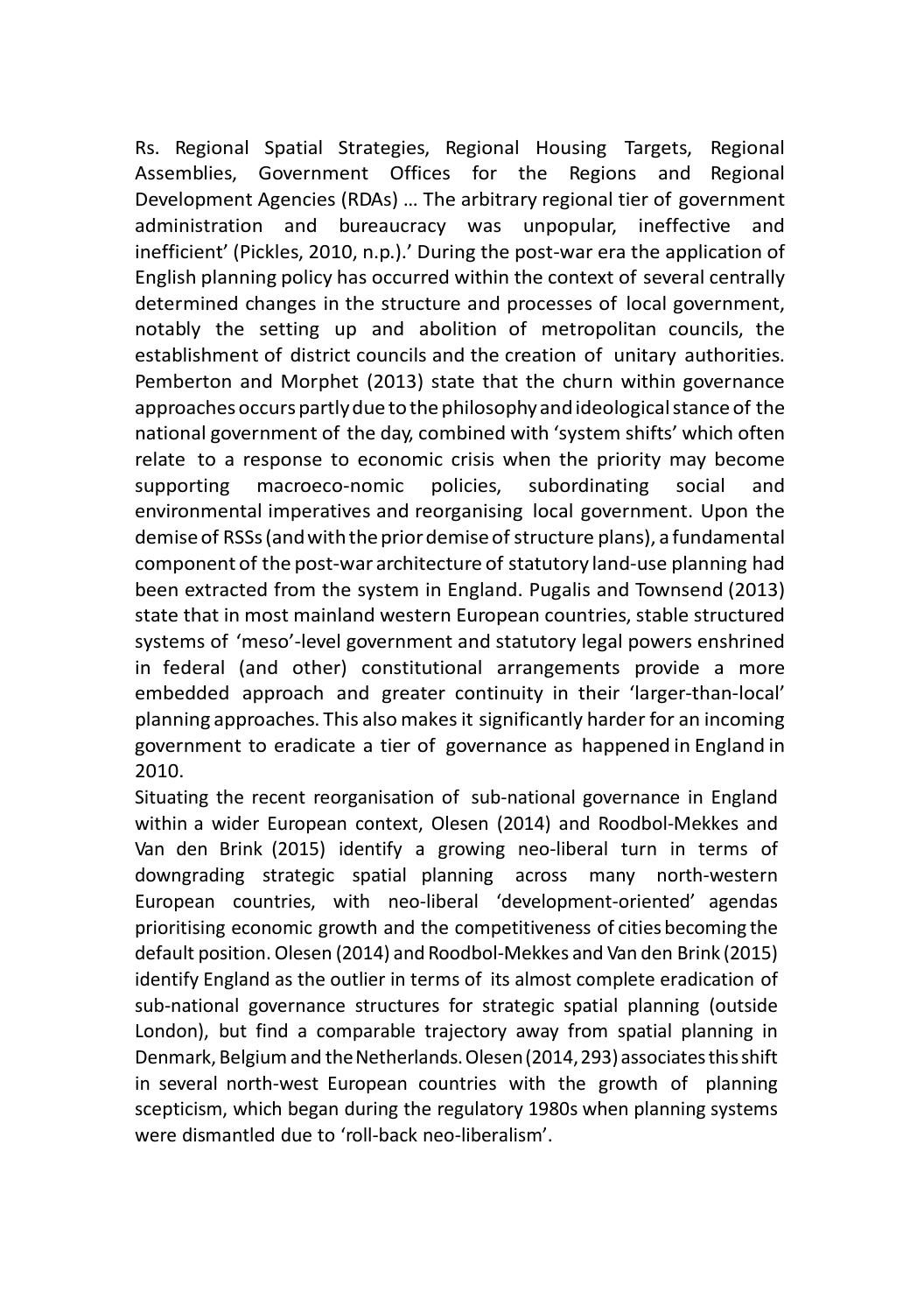Regional spatial strategies in England were created during the second term (2001–2005) of the Labour Administration (1997–2010). In 2004 the Planning and Compulsory Purchase Act replaced the previous cooperative and advisory approach to regional planning and made spatial planning a legal requirement. Pemberton and Morphet (2013, 2021) state that the 2004 Act spurred the 'shift away from land-use planning to a broader leadership vision around "place shaping" and integrated delivery'. Gallent et al. (2013, 564) describe a significant statutory (and interventionist) shift from a system where 'local development planning needed to "have regard" to the content of regional plans, to a system of required compliance'. The theoretical drivers behind Labour's version of spatial planning sought to achieve strategic integration of local development documents between neighbouring authorities and to coordinate a wider range of public policies and public expenditure systems within the context of place making (Mawson et al., 2005). Regional spatial planning was designed to provide a form of institutional cohesion, 'joining up' efforts to respond to larger-than-local issues like strategic housing allocations, environmental pressures and major infrastructure projects, which due to their scale and complexity transcend local administrative boundaries. Spatial planning was an ambitious agenda and contrasted significantly with the more confined regulatory land-use planning approach of the previous two decades (Haughton et al., 2009). As the 2010 election approached, the RSS process was regarded by its critics as achieving only modest success in attempts to facilitate joined-up government. However, research commissioned for the collec- tive body of regional assemblies (English Regions Network (ERN)) found that not all Whitehall departments were 'on board' in making the necessary adjustments to introduce greater coordination of public policies and expenditure within the regions (Mawson and Snape, 2005).

# **The political dimension of the demise of regional planning**

The termination of RSSs had been widely touted by the Conservatives in opposition. Successive Green Papers (Conservative Party, 2009; 2010) stated that regional planning would be revoked. Amongst stakeholders there was a mixed reaction to the demise of RSSs (and the lack of an alternative), and the decision generated consternation within elements of the academic, professional and planning communities. Tewdwr- Jones (2012, 133) criticised the Conservative's 'myopic' critique of RSSs, focusing on contentious issues of housing targets and 'not the wider economic, environmental, infrastructure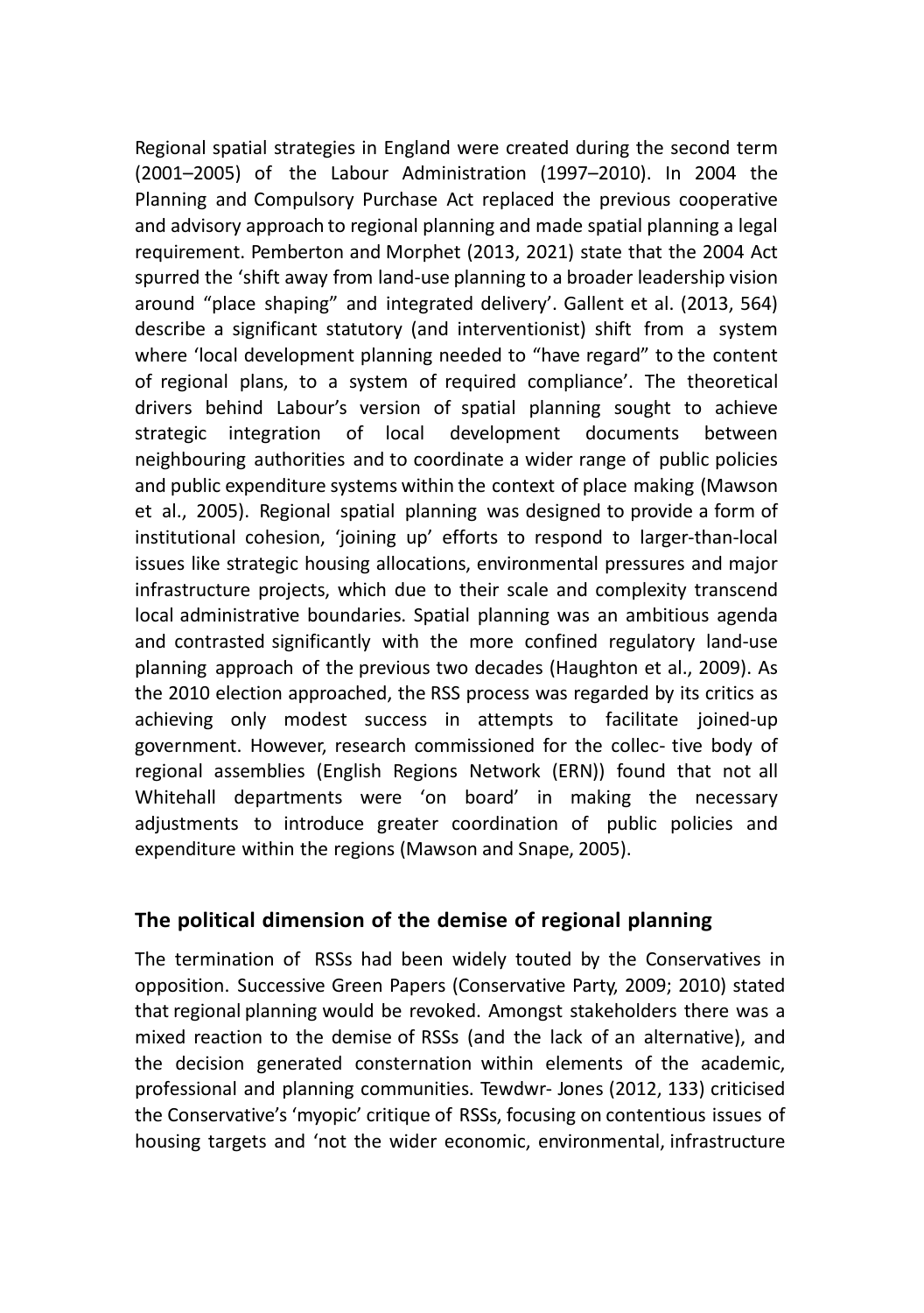or strategic integration matters' that RSSs engaged with. In contrast, some Conservative politicians (particularly at the local level in southern England) were delighted to witness the demise of what they perceived as profoundly 'undemocratic' and top-down regional planning. However, Mawson (2007) seeks to qualify this viewpoint given that two-thirds of seats on regional assemblies which oversaw the development of RSSs were held by local politiciansfrom acrossthe region concerned. Gallent et al. (2013, 564) observe that, historically, regional planning had performed two functions, as a 'counterbalance to the risk of local interests subverting planning's broader purpose' and as a shield to deflect politically damaging criticism about strategic 'greater-good' decisions (particularly major housing developments) from local politicians. Upon the demise of RSSs, local authorities were now responsible for determining their own housing needs without a strategic mechanism for resolving with their neighbours the location of excess housing demand and politicians no longer had the regional tier to shelter them from criticisms. Indeed, the local government 'leaders' of a number of regional assemblies were prepared to admit in private to ERN-commissioned researchers the value of the assemblies in providing a powerful negotiating device with central government over housing numbers and securing additional infrastructure support (Mawson, 2006).

It would be disingenuous to portray the demise of regional planning in England as solely a partisan decision by an incoming administration with a divergent ideology to that of its predecessors. Mawson (2007) notes that the prior Labour era was characterised by significant tension within government between supporters of a regional approach (the Office of the Deputy Prime Minister) and supporters of a city-region approach (the Treasury). Boddy and Hickman (2013, 745) identify the 2007 Treasury Sub-national Review of Economic Development and Regeneration as the point where supporters of a city-region approach within government began to exert control in this Whitehall tussle. The review contained an 'increasing emphasis on subregional, city-region focus and started to question European-style planning at regional scale'. The Labour government subsequently transferred the responsibility for preparing a 'single regional strategy' to the RDAs and a council 'leaders' board', although these arrangements were swiftly followed by a change in government (Pearce and Mawson, 2009). The 2007 Subnational Review also introduced multi-area agreements (MAAs) as innovative 'soft governance mechanisms' to promote collaboration across local authority boundaries (Pemberton and Morphet, 2013). MAAs can be seen as a proto- type for the current combined-authorities model (which is discussed later in the paper).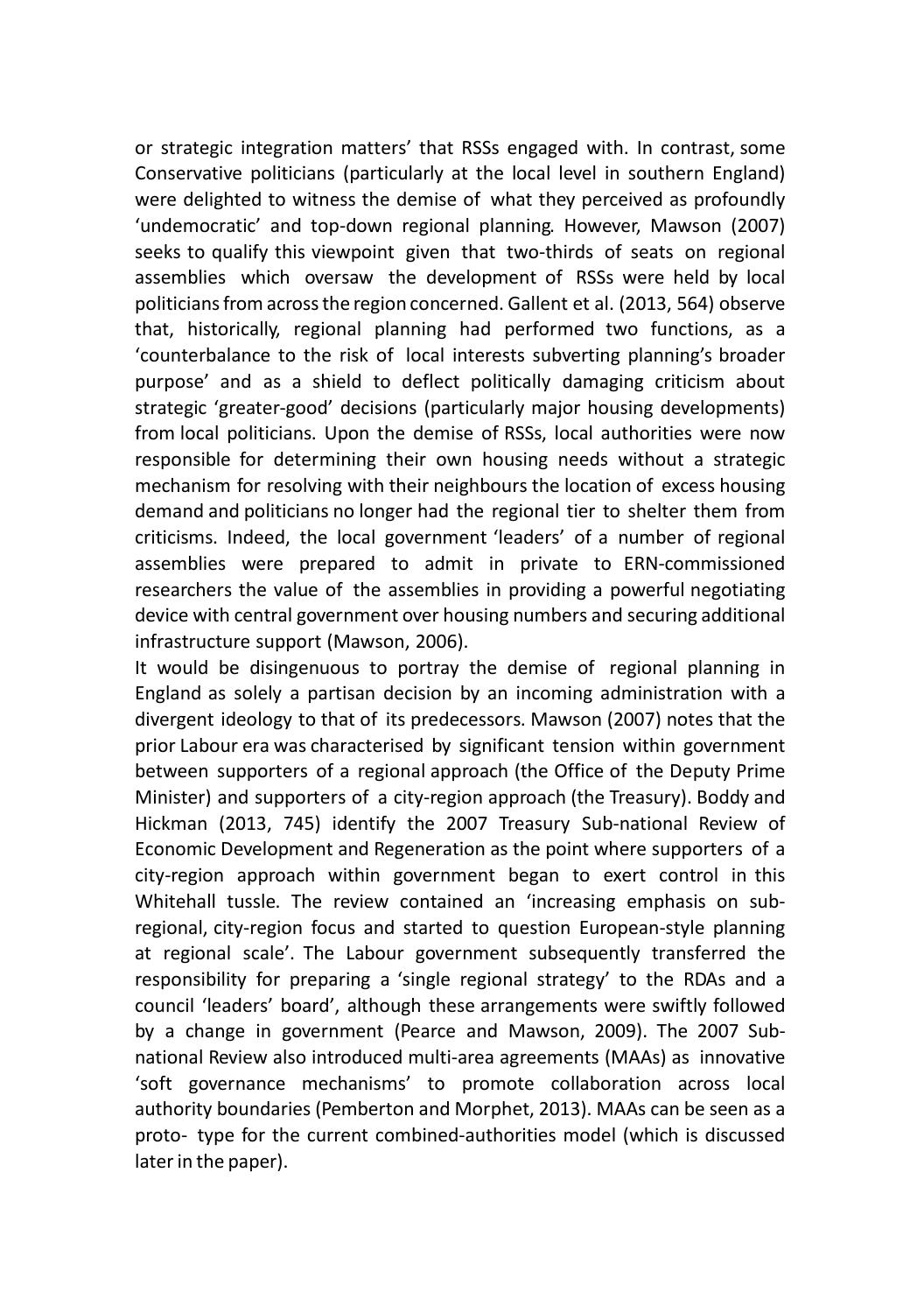Against the background of the dismantling of Labour's spatial planning frame- work and our analysis and interpretation of these developments, the article turns to the reflections of practitioners working in the field of strategic planning on this marked policy shift. The views of these twenty senior English local authority planners about the effectiveness of RSSs broadly fell into three categories, those who valued RSSs and were opposed to its revocation (thirteen), those who were neutral about the demise of RSSs (six) and those who welcomed the demise of RSSs (one).

The majority (twelve) felt that although RSSs 'were by no means perfect' and to some extent could be criticised for being top-down and cumbersome to develop initially, they were a useful vehicle 'to get all stakeholders involved, allowing tricky spatial planning decision to be resolved' (Planner, West Midlands). Several (six) of the planners made related comments about the new and innovative RSS process being 'painful' during itslong gestation, but only really realising the value of RSSs in hindsight: 'whilst it was a lengthy and painful process, it was important and we miss it' (Planner, North West). Concerns aired by planners during the research about the current difficulty of engaging with a strategic 'largerthan-local' approach to planning correlate with Gallent et al.'s(2013, 569) observationthatthedownscalingof planning maycausesomeauthoritiesto 'lose sight of broader and longer-termobjectives'.

Critical points were raised about the politicisation of regional planning in England since 2010. Some respondents felt that the concept of regional spatial planning was valuable in terms of an inclusive approach to governanceandtonegotiatingcontroversial spatial planning issues like the development and location of major infrastructure projects. However, such mediation was made more difficult without the region-wide structure of decision making that accompanied it. It was commented that under the local planning regime it would be more difficult since 'ultimately there are compromises and everyone has to have their fair share … it's not regional planning in its purestform'(Planner,NorthEast).

Most planners were sceptical about whether the rescaling of the system to a localist approach would be more effective at mediating political conflicts between communities of interest and long-term spatial objectives because of the tensions between strategic priorities and local political pragmatism. A respondent from the West Midlands articulated a prevalent view that localism might prove a chimera: 'A lot of local authorities felt they were going to get more control of the scale and location of development with the removal of RSS ... the reality is that under localism, duty to cooperate and objectively assessed housing need …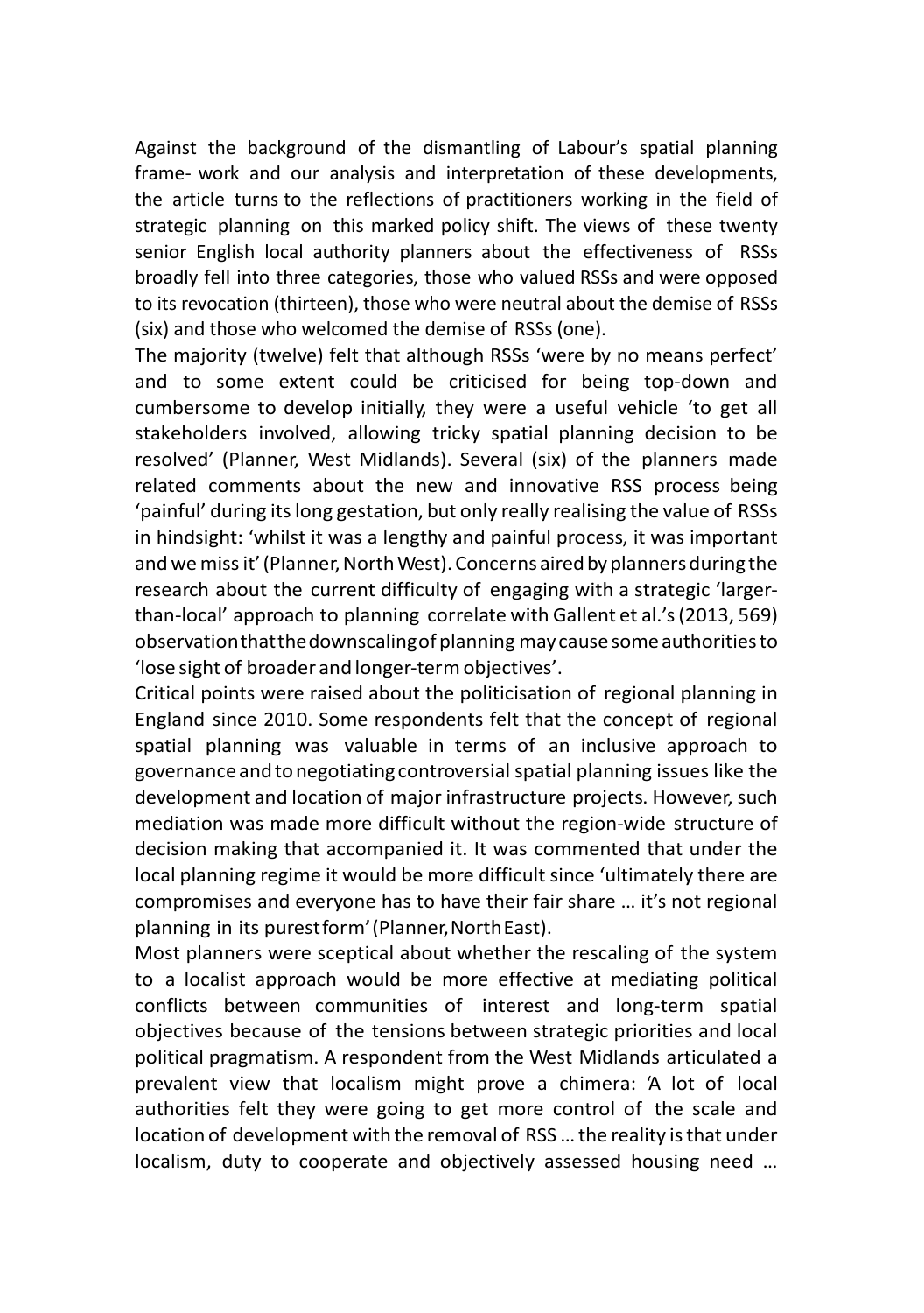things could get worse.' The dominant view (eighteen) was that the removal of RSSs had been a political decision, based on dogma – 'payback' for Conservative councillors and an element of austerity pragmatism. Regional planning appears to have been partially blighted by a change in government and an associated shift in underlying political values. The issue of different perspectives of the regional approach at the national level was articulated strongly in the interviews: 'Conservatives associate regionalism with top-down socialist planning, tied in with a strand of anti-European thinking; we are not a country of regions we are a country of shire councils' (Planner, East of England). This identification of an anti-European dimension within Conservative ideology corresponds with Tewdwr-Jones et al. (2010, 246) observation that regional planning has been interpreted by some commentators as the '*Europeanization*' of UK planning, which ultimately sought to create a Europe of the regions. This may be another reason why regional planning is held in such contempt by many Conservatives. Over three-quarters of the planners (seventeen) felt that the Secretary of State's revocation of RSSs was injudicious, and a number of respondents queried the wisdom of revoking RSSs without establishing an alternative approach: 'There is an element of dogma, in the way they were abolished, announcement made, challenges made, then a retraction. Rather than thinking through what a replacement system might look like' (Planner, East Midlands). A planner from the South East added context to the orthodox thesis that RSSs were ultimately scrapped because of the imposition of perceived top-down housing targets: 'It was purely politically, to do with the South East and predominately Conservative councillors. It wasn't the regional assembly and it wasn't regional planning, it was the National Housing Advisory Unit … they were seen to be imposing very large, potentially very damaging, housing numbers on South East authorities' (Planner, South East). Prominent amongst the respondents that felt RSSs were not fit for purpose or were neutral about RSSs was a strong representation of Yorkshire and Humber authorities:1 'Regional assemblies, producing documents which don't seem to be delivering much but loads of people are moaning about them. Government must think, "if we can get rid of them and save money, would anyone miss them?"' (Planner, Yorkshire and Humber). Yorkshire and Humber was the region which produced the most comments during the interviews about ill-fitting (artificial) regional boundaries and a lack of cohesion with the economic geography of cities. It is difficult to conclusively ascertain whether these issues have soured opinions about RSSs,

1

<sup>1</sup> Some respondentsstated that the Yorkshire and Humber region was'too big and made little economic or political sense'.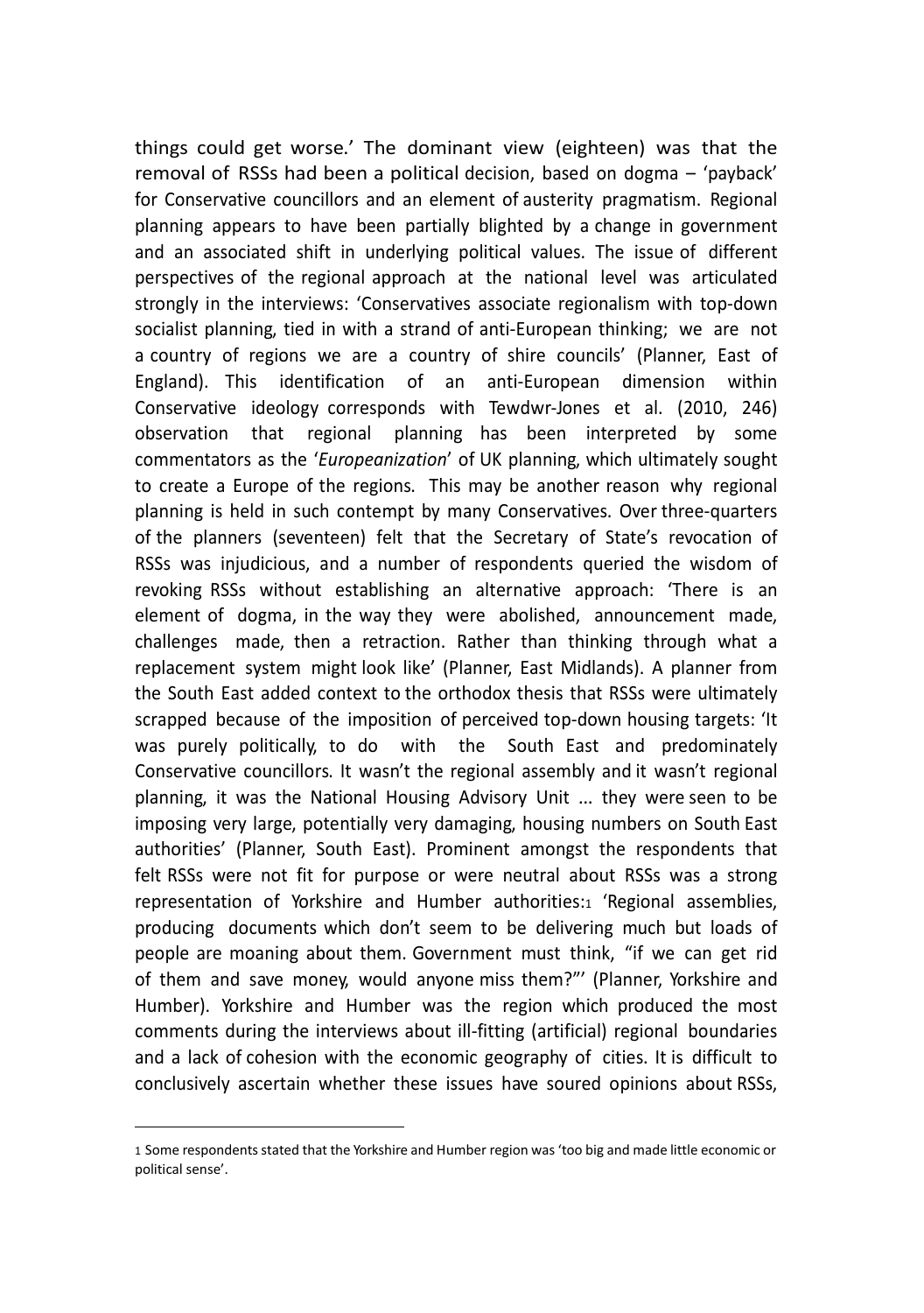but they do suggest strong political tensions within this standard region. This seems to be confirmed by the difficulties which local government in the Yorkshire and Humber former planning region have experienced in agreeing (amongst themselves) an appropriate geographical basis for negotiating combined authorities with central government. Comments from respondents about the asymmetry of strategic fit created by inflexible regional administrative boundaries support Baker and Wong's (2013, 92) observations of a strategic conundrum inherent in spatial planning relating to the lack of workable institutional structures.

# **The policy implications ofthe abolition of RSSs**

The abrupt revocation of RSSs led to a legal challenge, *Cala Homes (South) Ltd* v *Secretary of State for Communities and Local Government* (2010),<sup>2</sup> which upheld the view that the decision to revoke the policy by the Secretary of State had been premature.<sup>3</sup> Despite the controversy over revocation, Allmendinger and Haughton (2013, 954) contend that regional spatial planning was 'an unstable fix and one only ever likely to be a temporary phenomenon'. This can be attributed in part to a powerful local government lobby which resented the imposition of a 'meso-tier' tier of strategic planning and a government ideologically opposed to the approach. Swain et al. (2013) highlight the 'received wisdom' of a number of weaknesses in Labour's regional spatial planning system:

- 1 democratic deficit and lack of regional autonomy;
- 2 insufficient inter-regional coordination;
- 3 separation of economic planning from spatial planning;
- 4 imposition of high (top-down) regional housing targets;
- 5 RSS became too detailed and strayed beyond appropriate influence of regional planning; and

6 preparation of plans overly long and complex.

-

In the case of the 'democratic deficit', however, the regional assemblies did enable a range of regional stakeholders from private, voluntary and civic society to formally engage in the spatial planning process, whilst at the same

<sup>2</sup> Cala Homes successfully appealed against the Secretary of State's guidance to revoke RSSs; eventually revoked March 2013.

<sup>3</sup> In revoking RSSs the Secretary of State had not given appropriate consideration to statutory European obliga- tions (Strategic Environmental Assessment).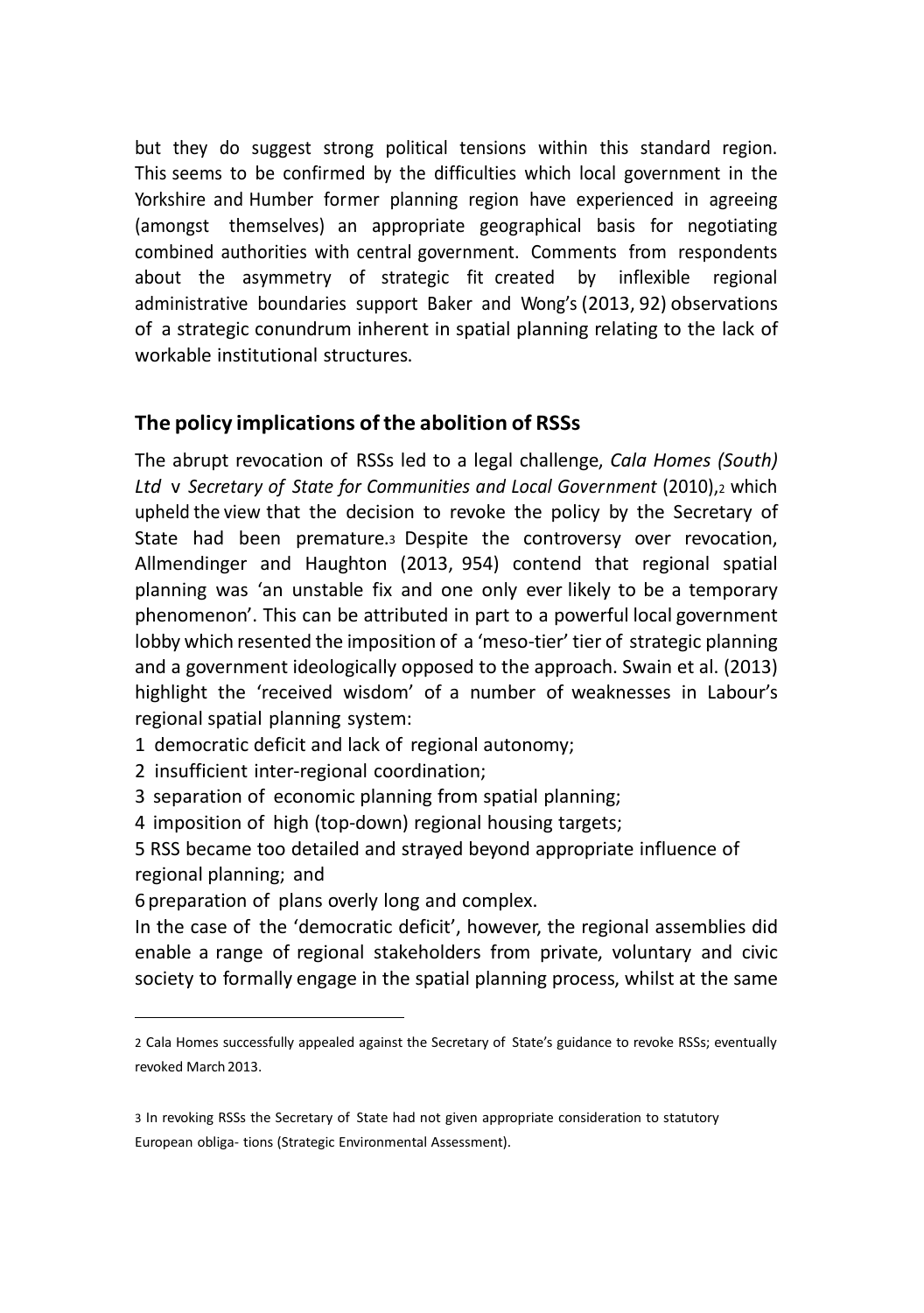time senior local authority representatives retained the majority vote on all statutory planning matters (Snape and Mawson, 2004). This is in marked contrast to the current arrangements for the combined authorities. Further, a more detailed exploration of the evidence submitted in various official reports considered as part of the Review of Sub-national Economic Development and Regeneration (HM Treasury et al., 2007) suggests a more measured critique of the RSS sub-national governance model which reveals more effective working relationships than implied in Swain et al. (2013) (Audit Commission, 2005; DCLG, 2006; HM Treasury, 2006; 2007).

The Labour approach of transferring planning powers to regional structures set in train what Haughton et al. (2009, 5) describe as new 'soft spaces' of governance, 'involving the multiplicity of newly created subnational spatial identities around which new understandings of spatial development possibilities are being created'. The RSSs, in association with the regional-assemblies approach, brought new actors and a reassertion of the importance of a partnership approach to strategic planning, but there was no easy path to mediate intractable conflicts between local politics and the more strategic 'greater-good' drivers of spatial planning. Ultimately, the Labour regional planning experiment was perceived by powerful critics in central and local government as being incapable of facilitating economic growth (particularly housing development and coordinating transport policy). An alternative interpretation of the period would suggest that the Labour government failed to impose its original aim to require the coordination of spatial investment by government departments and quangos. The concept of democratic regional governance, incorporating a strong strategic regional planning function, was never fully supported by senior figures in the Labour government (Mawson, 2007), and institutional regionalism lost political credibility after the North East Referendum in 2004.<sup>4</sup> Post-2004, the Labour government retained elements of functional regionalism via the RSSs and Regional Economic Strategies (RESs), but it began to explore forms of city-region and sub-regional planning initially through the work of the RDAs. The 2007 Labour government White Paper *Communities in Control: Real People, Real Power* can be seen as a forerunner of aspects of the coalition's localism agenda, and it shares many central themes

-

<sup>4</sup> In November 2004, 78 per cent of voters (turnout was 48 per cent) opposed a North East regional assembly. Advocates of reform argue that the Labour government's proposals did not offer the electorate sufficient powers and resources to justify the establishment of a new 'meso' tier of government.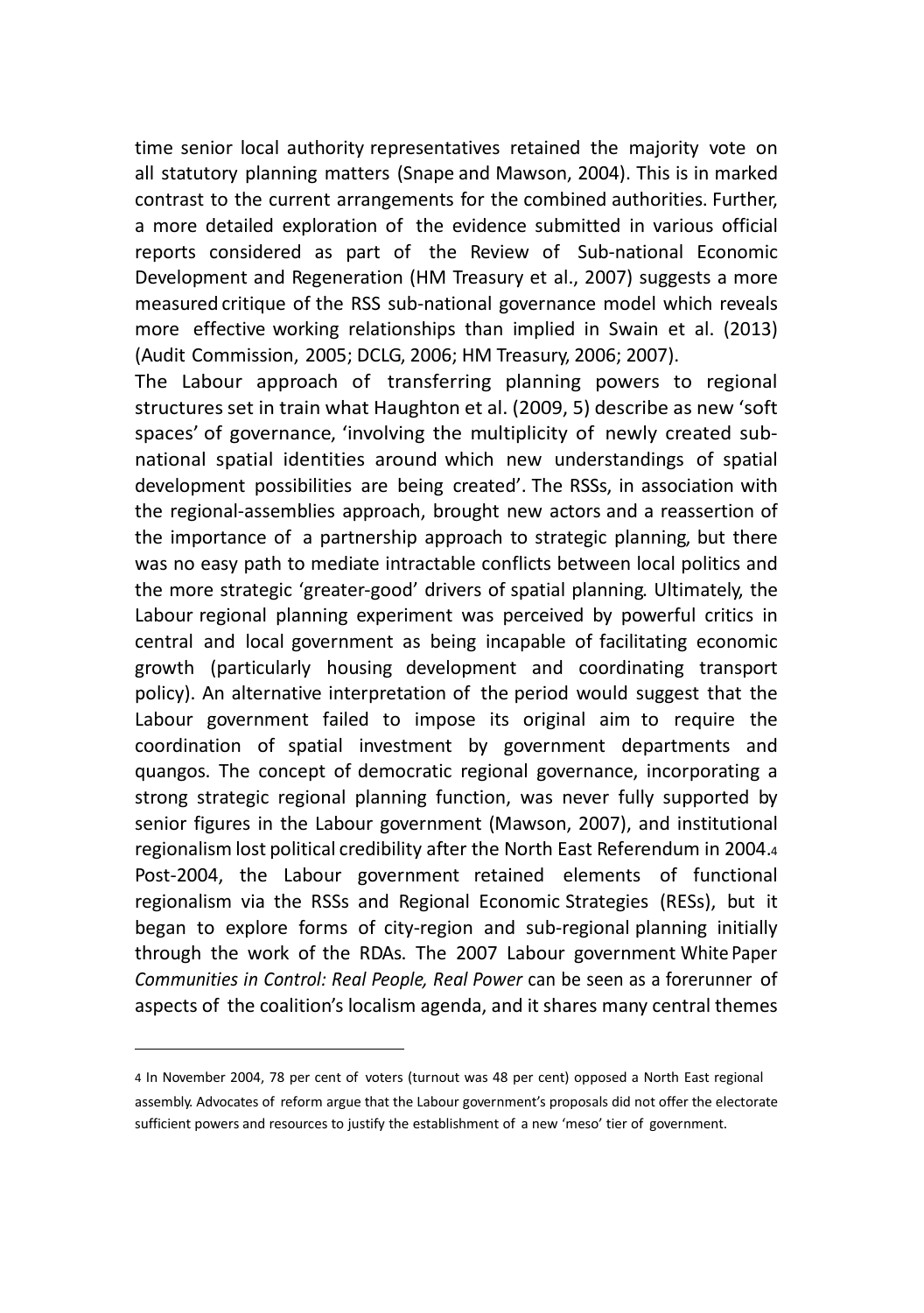within an omnipresent neo-liberal discourse. At the end of the decade, with the formation of the coalition government and the bonfire of regional structures, the English planning system was about to be fundamentally rescaled back towards a more development- oriented regulatory approach, notwithstanding the optional introduction of (a micro level) of neighbourhood planning.

# **Is the duty to cooperate capable of filling the strategic planning void?**

These changes posited the transference of any residual strategic planning to a new or alternative tier of governance. In the event, post-revocation of the RSSs, local plans have functioned largely in the absence of a strategic planning framework. Baker and Wong (2013, 96) note 'a serious institutional void between the need for some forms of strategic spatial planning and the government's localized approach to plan-making'. In this void the incoming government installed the 'duty to cooperate', which requires local planning authorities to undertake 'meaningful discussions' with neighbouring authorities around strategic planning issues. There was, however, no clarification forthcoming from government about what constitutes 'meaningful discussions'. The government's streamlined planning guidance, the National Planning Policy Framework (NPPF) (DCLG, 2012) makes clear that an up-to-date local plan is the statutory planning document against which planning applications should be judged. In terms of the wider strategic function of planning (formerly covered by RSSs), the NPPF is largely silent, stating that 'public bodies have a duty to co-operate on planning issues that cross administrative boundaries' (DCLG, 2012, para. 44). This parsimonious level of detail about how local planning authorities (LPAs) should collaborate in developing a coordinated vision for the 'larger than local' has led to claims of a 'planning fudge'. Ultimately, the duty to cooperate is a weak requirement to consult neighbouring authorities and not a compulsion forlocal authorities to agree about cross-boundary priorities. The duty has been criticised as a 'voluntary and light-touch' form of strategic planning (Swain et al. 2013, xvi). Boddy and Hickman (2013) concur, stating the duty lacks teeth where local communities and authorities do not wish to collaborate or wish to take a unilateral (negative) stance to development. The resultant confusion relating to the duty is cited as the catalyst for many draft local plans failing at the examination stage (e.g. Aylesbury Vale). The arbiter of effective consultation between neighbouring local authorities has become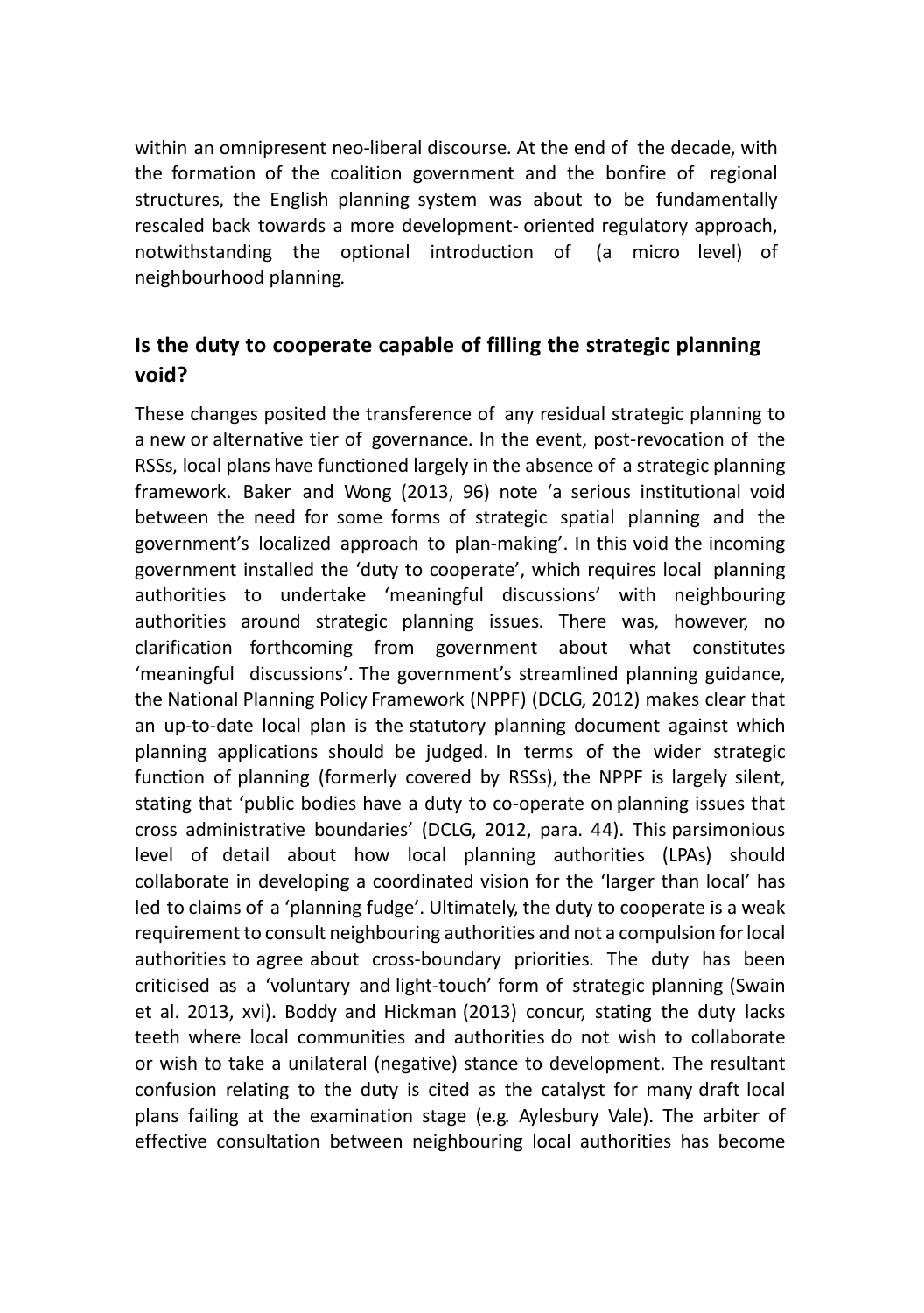national planning inspectors at the examination stage of the preparation of the local plan. The growing influence of planning inspectors and the courts has sparked concerns about a fragmented era of 'appeal and court-driven planning', contrary to the ethos of 'localism' as a quasi-judicial approach which generates a loss of local democratic input into the planning process (TCPA, 2015, 13).

When asked about policies which have been developed to mitigate the removal of spatial planning, there was an almost unequivocal negative response fromrespondents(planners) aboutthe effectiveness of the duty to cooperate. 'Naive to expect it to work in the South East … to expect anybody to take other authorities' housing numbers is unrealistic' (Planner, South East). And, 'if you set off with a blank sheet of paper to devise an approach to strategic planning, you wouldn't come up with the duty to cooperate' (Planner, West Midlands). Respondents reported concern about the lack of initial guidance from central government about the duty and how to achieve satisfactory levels of cooperation between authorities: 'put into the legislation as a duty, without much explanation about what it meant and how it was supposed to operate … we have all been making it up as we go along informed by various decisions of inspectors and the courts'(Planner, South East). Interviewees held divergent opinions about the seriousness with which LPAs were approaching thedutytocooperate:'wewillallfindcosmeticwaystosaywe have done it' (Planner, South West). At the other end of the spectrum there wasserious concern expressed about the growing tendency for policy to be clarified by planning inspectors: 'many authorities have had local plans fall down at inspection, due to failures in the duty to cooperate. Itwasn't spelt out well enough in the first place!' (Planner, South East). There was also concern about the perceived lack of consistency with inspectors' decisions: 'some of the inspectors' decisions that are coming through aren't that consistent' (Planner, North West). A planner from the South East encapsulated the sentiments of the majority of planners who were interviewedaboutthelonger-term impact of the duty: 'The duty has not adequately filled the void left by regional planning;theconsequencesare lessstructureddevelopmentandmoreplanningby appeal'(Planner, South East). These viewssupport Boddy and Hickman's(2013, 759) analysis that the duty to cooperate is a 'highly restricted' version of strategic planning when compared with the historic role of structure plans and RSSs, which is of particular concern at a time of national housing shortage. Fundamental questions were also raised by planners about whether the duty to cooperate fitted with a localism narrative or whether it was a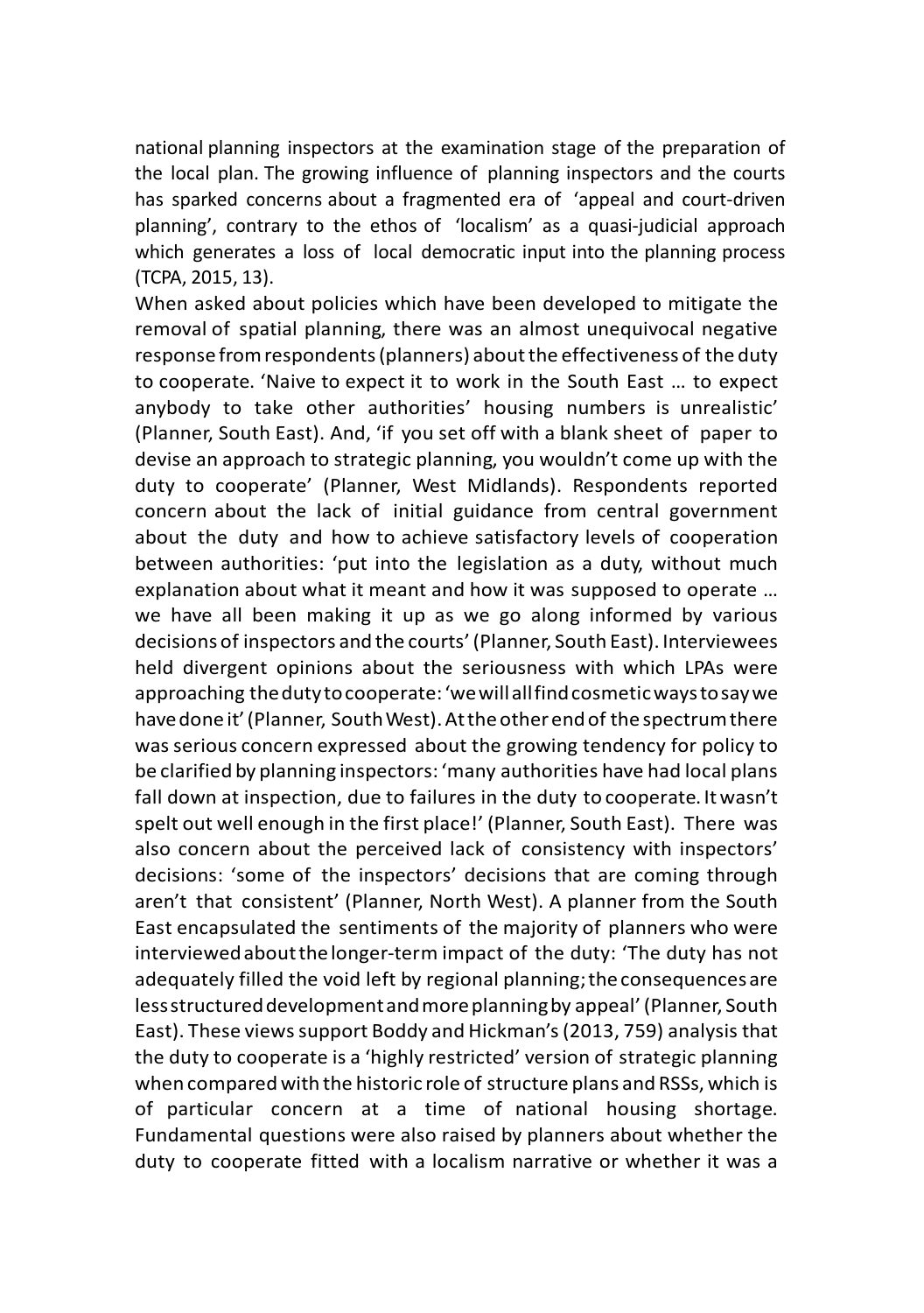covert form of centralism: 'On the one hand they say, make it up yourself … then they say your plan is unsound because you have not done what we wanted you to do, it's actually more centralisation' (Planner, North East). The government has recently acknowledged failings within the present system, stating that existing guidance relating to the duty to cooperate willbestrengthened,'toensurethathousingandinfrastructure needs are identified and planned for' (HM Treasury, 2015, 45). However, themajority of plannersinter- viewedwere unconvinced thatlocalism via the duty to cooperate is a positive step in delivering coordinated strategic planning responses across administrative boundaries. There were some positive examples of existing collaboration between local authorities highlighted, but it is unclear to what extent these arrangements have been facilitated by the present localism narrative. They appeared to be largely based on pre-existing links, a track record of working together between local authorities and/or pragmatic decisions to collaborate in a climate of austerity. Examples highlighted included joint planning arrangements in the East Midlands established since the Planning & Compulsory Purchase Act 2004 that have endured because of their statutory status (PAS, 2015), and joint planning initiatives between authorities around the Hull conurbation driven by economic development imperatives.

# **'Rescaling' from regionalism to localism**

Localism has been heralded by successive UK governments as a panacea to reengage the wider electorate with the planning process and as an antidote to opposition to development. However, beyond the alluring rhetoric, Allmendinger and Haughton (2011, 314) warn of localism approaches 'with thinly disguised libertarian political agendas to reduce State influence'. Davoudi and Madanipour (2013, 560) expand on the 'Janus-faced' nature of localism, describing a concept simultaneously capable of illustrating 'exclusionary and regressive' and 'inclusive, innovative and transformative forms'. Localism is therefore an extremely malleable concept which can take multiple forms. Against this background the paper now turns to explore the government's narrative surrounding the transference of planning powers to the local level and investigates the degree to which this is actively the case. Roodbol-Mekkes and Van den Brink (2015, 186) state that where rescaling takes place in planning, it invariably must include 'the two, often concurrent, processes of centralisation and decentralisation – the movement of tasks in an upward and downward direction'. Within the English system the transfer of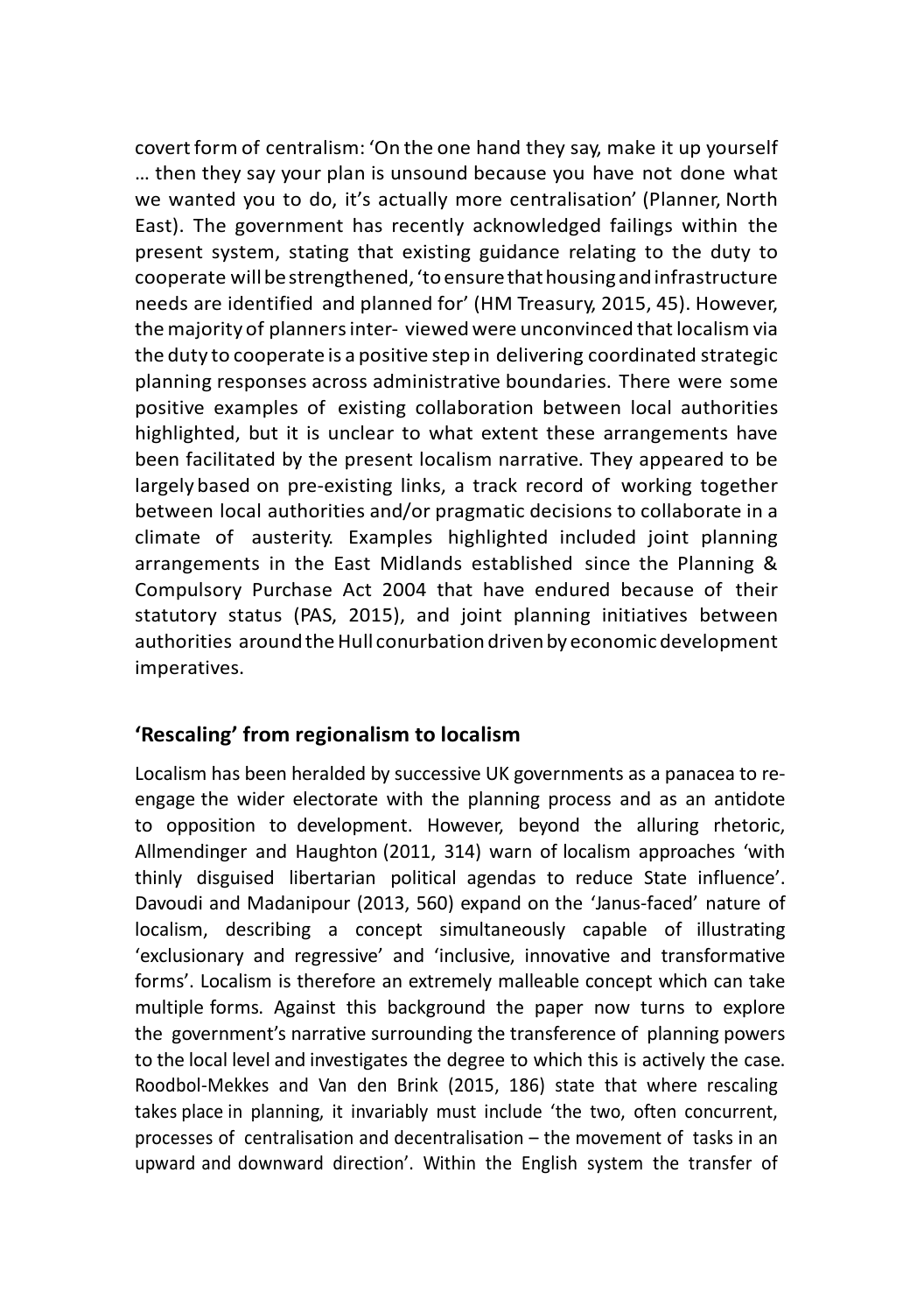some planning functions down to the local scale has coincided with muscular centralising initiatives from national government. This is, perhaps, to counterbalance the parochial political tendencies often inherent in localist approaches and to protect the omnipresent thrust for economic growth. The government has tried to entice communities and authorities to accept new development with financial incentives like the New Homes Bonus whilst simultaneously attempting to underpin growth by requiring all LPAs to facilitate challenging land supply targets for housing, or lose their discretionary scrutiny role over development. Pugalis and Townsend (2013, 107) state that prior attempts at rescaling governance in England have involved 'concentration in larger units, including innovations to fill the "missing middle" between the local and the national'. In contrast, the recent rescaling of planning has extracted altogether the regional spatial approach, seen as a restrictive, bureaucratic, top-down process, but without an alternative effective mechanism to address critical cross-boundary opportunities and challenges, offering instead what might be described as fuzzy notions of collaborative localism. The subliminal development-oriented economic imperatives within the NPPF are evidence that despite the populist rhetoric of localism, the English planning system ultimately still functions as a regulatory system, with a strong central drive to deregulate planning to facilitate economic growth. Recent critiques of the government's brand of localism suggest that it proffers *responsibility* without commensurate *resources* (McGuinness et al., 2014), whilst facilitating shrinkage of the state, enabling the government 'to deny responsibility for failure and to claim any success' (Allmendinger and Haughton, 2011, 314). Allmendinger and Haughton (2011) observe that as localism has gained traction in England it has reinforced a crude dualism which states '"local" good, "national government" bad'. In planning terms the localism approach prioritises the local statutory development process (within the regulatory framework of a centrally determined NPPF), expunging remaining regional approaches and offering an optional tier of neighbourhood planning (see Gallent and Robinson, 2012).

# **Emerging soft spaces of governance: local enterprise partnerships and combined authorities**

The paper now moves on to consider emerging sub-national governance structures which have evolved since the end of the Labour government in 2010. The demise of regionalism and the rescaling to city-regions and localism has heralded another chapter in the volatile evolution of sub-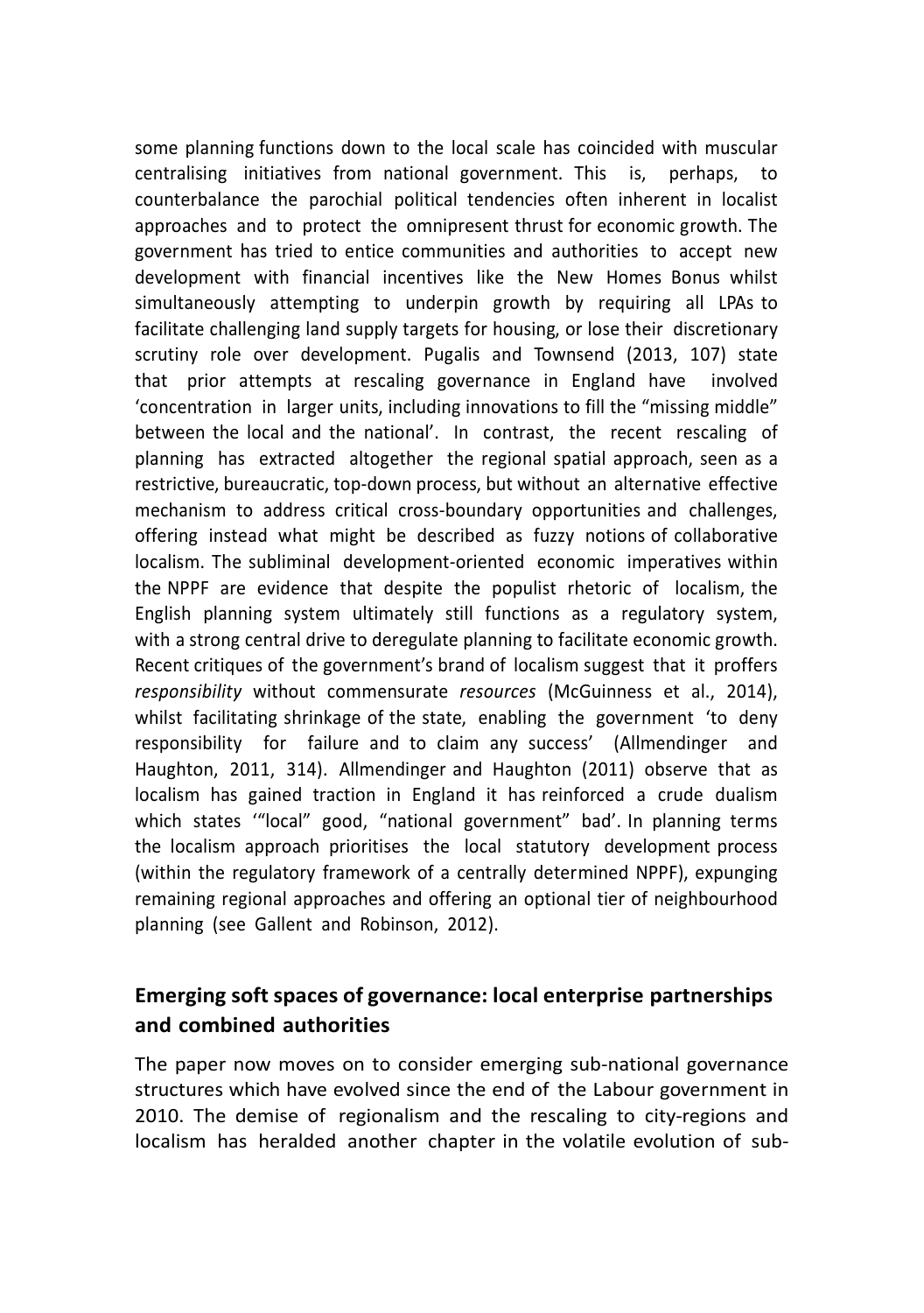national governance in England. The state has to resolve the conundrum of how to effectively reform sub-national governance structures which reflect the political and economic realities in complex rural, dispersed urban and often polycentric city-regions. Hall (2013, 3) states, 'The individual city or town is no longer an adequate framework to understand or plan for the future'. It is evident that a 'one-size-fits-all' spatial approach to sub-national governance in Britain is problematic due to the country's complex political and physical geography.

Under its devolution agenda, the government is not inclined to be prescriptive about a preferred approach to strategic planning and governance, preferring to task neighbouring authorities to come up with governance solutions that will be effective for their locality (House of Commons Communities and Local Government Committee, 2016). The government maintains that the duty to cooperate was not designed as a proxy measure to replace RSSs. A solution to the deficiencies of the duty may be emerging in some localities (e.g. Greater Manchester and the West Midlands), involving the existing institutional vehicles which have been created to enable groupings of local authorities to work collaboratively, via combined authorities and local enterprise partnerships (LEPs). The combinedauthorities approach is a form of earned autonomy whereby consortia of local authorities must conduct a governance review and then can join together to form combined authorities; they can then develop a proposal to government that, if successful, will allow additional control of aspects of policy areas like economic development and skills and transport policies. Combined authorities in metropolitan areas can apply to expand their powers, but in exchange they must establish an elected mayor (Sandford, 2015). The primary driver for local authorities' creating combined authorities appears to be financial, including the lure of a combined funding pot and greater autonomy over decisions for economic development, skills policies and transport infrastructure. Strategic planning appearsto currently be a secondary priority for the majority of 'devolution deal' negotiations taking place with government. However, within the Cities and Local Government Devolution Act (2016) the Secretary of State has reserved the right to devolve further powers (e.g. strategic planning) to combined authorities and this may prove to be one next step in their evolution.

At the outset of this research (2014), LEPs appeared to offer a pragmatic interim medium to reinvigorate some form of spatial planning (Pemberton and Morphet, 2013; Pugalis and Townsend, 2013). There are currently thirtynine LEPs of varying sizes in England, with some LPAs inhabiting more than one LEP boundary. However, a recent RTPI (2015, 2) study states that LEPs 'lack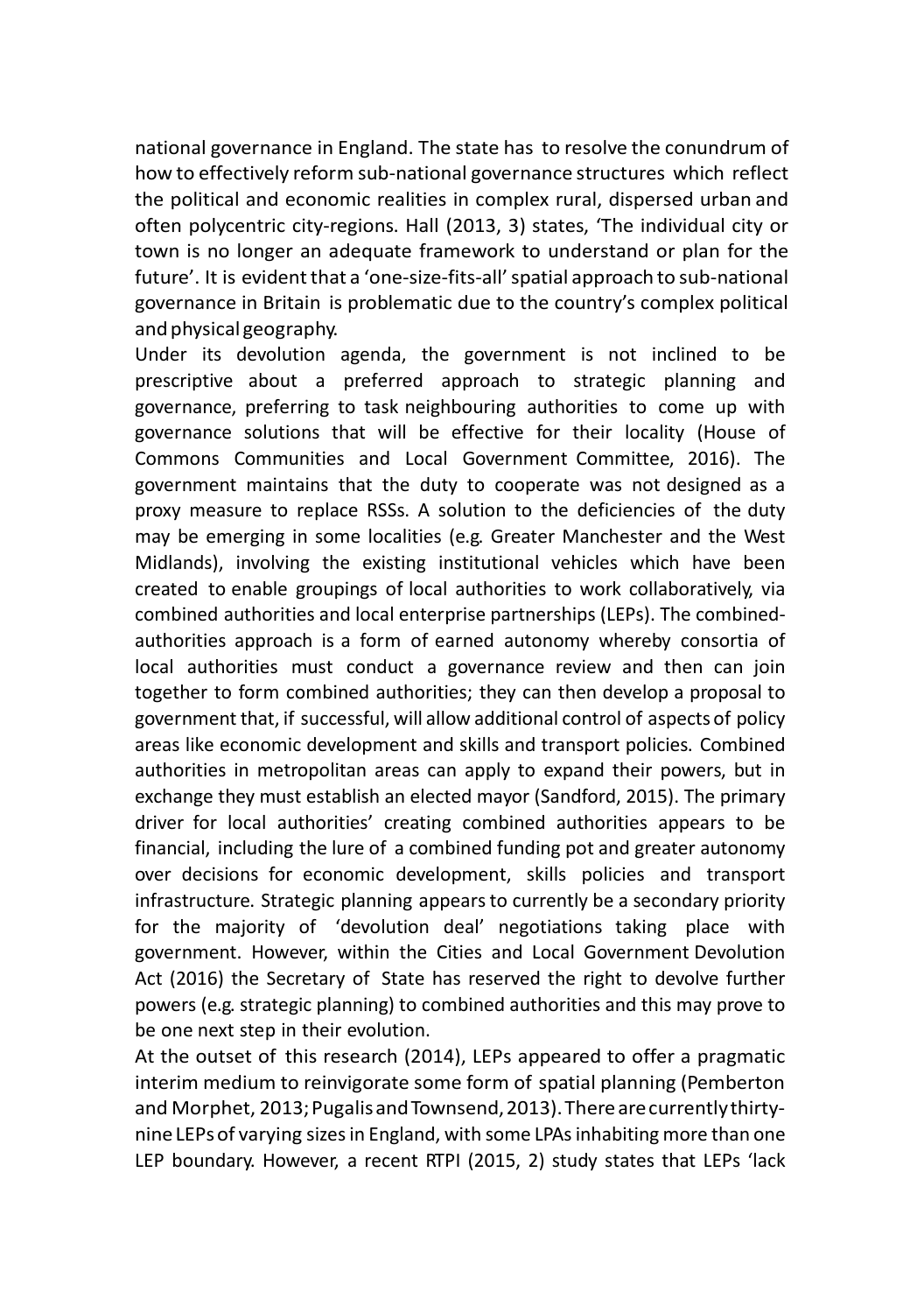clarity in terms of their role in the planning system'. The LEPs have absorbed elements of the economic strategy role that was formerly delivered by the RDAs via the development of non-statutory economic plans known as strategic economic plans (SEPs). However, it remains unclear where, if at all, this leaves the environmental and social pillars of strategic planning that were integral components of the holistic RSSs approach under Labour.

In terms of the potential for LEPs to engage in strategic planning, a number of recurrent issues were raised during the interviews, including a clear democratic deficit, lack of capacitywithin LEP teams, lackof desire for LEPs to go beyond their economic remit and a reluctance from the private sector to become mired in intractable strategic planning issues: 'LEPs could have a role in identifying a framework for planning issues; the difficulty is LEPs have an economic focus rather than one geared around environmental or inequality issues' (Planner, Yorkshire & Humber). The perceived myopic economic focus of the majority of LEPs was a feature of the interviews, and the overriding view was that under the current disjointed structure of sub-national governance combined authorities would be a more suitable forum for addressing strategic planning issues, such as reviewing green belt policy. The Great Birmingham and Solihull LEP (GBSLEP) was highlighted asinnovative in that it had been directly involved with local government in the development of a strategic spatial plan which was designed to dovetail with the strategic economic plan. The Planner interviewed from the West Midlands commented, 'We produced the strategic plan in a true partnership way, with topic groups led by … the private sector, under the RSS that would have never happened.' The Spatial Plan for Recovery and Growth (SPRG) will draw together the main elements of the individual local plans from the nine GBSLEP local authorities. It was suggested that this approach might present a model for other areas. However, the interviewee from the West Midlands acknowledged that the 'crunch' was yet to come in negotiating difficult decisions about the scale and distribution of growth for housing and employment sites in a LEParea which encompassed nine local authorities. Earlier attempts at central–local government inter-agency economic and spatial planning in the West Midlands and elsewhere inthe 1970s and 1980shave identifieda tendency for individual partners to seek to maximise their own resource gains and autonomy whilst fudging intractable issues surrounding the location of housing overspill (Mawson and Skelcher, 1980). Moreover, while Greater Birmingham and Greater Manchester may appear to be relatively stable city-regions, it remains to be seen whether this model of governance can be effective, especially in localities where there are deeply contested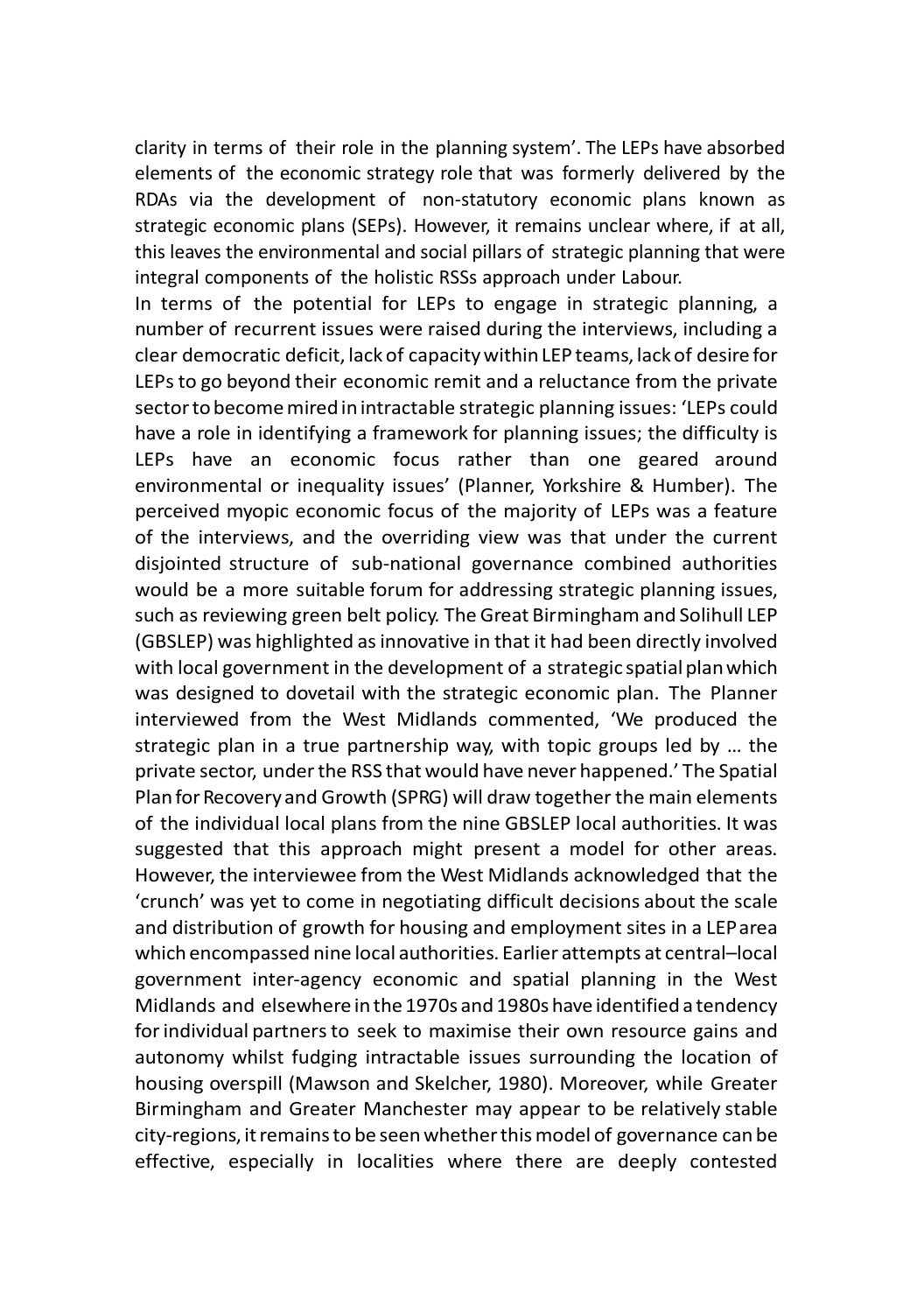boundaries and polycentric power struggles between cities and related localities.

The government appears relaxed about an era where spatially varied decentralisation outcomes are agreed in terms of the range of powers a combined authority can hold, with spatial planning appearing to be an option (enabling the creation of statutory spatial strategies). It seems content for an iterative approach to decentralisation to evolve via ad hoc deals across England. The Secretary of State recently stated, 'rather than having administrative tidiness … it's going to look like how England is… a combination of different places' (Clarke, 2015). Theoretically, there is synergy between the Government'slaissez-faire approach to sub-national decentralisation and Deas's (2013) concept of 'creative chaos', which engenders a free-market competitive ethos between localities, a process where winners are perceived as innovators and successfulplaces.Creating a funding climate which requires strong political leadership and robust organisational capacity at the local level to succeed does raise concerns about the future of localities which are lagging and do not possess the political and organisational attributes to succeed in this competitive environment. Nonetheless, this competitive approach which central government appears to trust will spur creativity amongstauthoritiesand drive the new leaner local state, and this multi-speed approach to the evolution of sub-national governance structures is rapidly evolving. There is much detail that needs to be clarified before the impact of this approach can be ascer-tained, particularly impacts on perceived 'failing' localities.

At the time of finalising the paper there were five agreed combined authorities,<sup>5</sup> with over thirty further collaborations of authorities submitting expressions of interest to central government to progress devolution proposals.<sup>6</sup> The benchmark combined authority under the new governance arrangements is Greater Manchester, and the Greater Manchester Agreement, announced in 2014, empowers the city- region 'to create a statutory spatial framework for the city-region' subject to unanimous approval by the ten local authority leaders and the Greater Manchester mayor (who form the combined authority cabinet) (Sandford, 2015). Subsequently, devolutions deals in West Yorkshire and the West Midlands do not contain powers for spatial planning, and the draft for the Sheffield deal did not initially include spatial planning although a

-

<sup>5</sup> Combined authorities agreed by 2014: Greater Manchester, North East, West Yorkshire, Sheffield and Liverpool. Future combined authorities 2016–2017: Tees Valley, West Midlands and North Midlands.

<sup>6</sup> Thirty-four applications for devolution deals were submitted to government; six separate applications from within Yorkshire.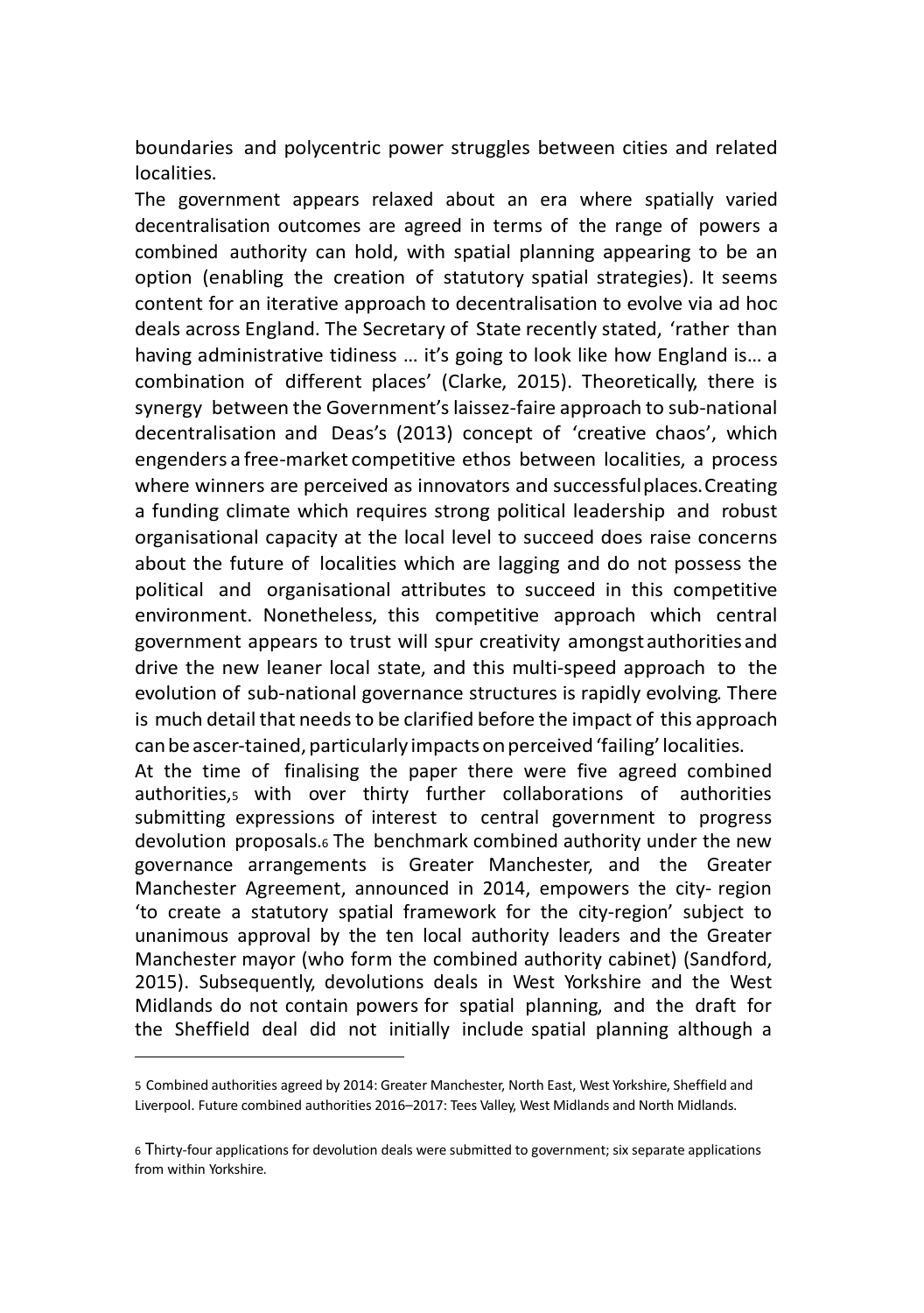subsequent draft (October 2015) now includes comparable powers to those of Greater Manchester for spatial planning. The Teesside Combined Authority has also recently received approval for a non-statutory plan with a focus on land development. This suggests an era of fragmented and piece- meal approaches to spatial planning emerging across England. This research was completed when the concept of combined authorities was nascent; therefore this paper cannot provide comprehensive analysis of the evolution of combined authorities. However, the empirical data generated for this article do include practitioner's views of the potential influence of combined authorities as a governance approach and their potential to take on a greater strategic planning role. Planners were concerned about perceptions that combined authorities meant further depletion of planning staff, and there was a strong sentiment that the subliminal political drivers for combined authorities would be further rationalisation of public services and a push to combine dwindling resources at the local level: 'Combined authorities is a process driven by national perceptions, of how local authorities work, resource needs, efficiency and savings, rather than being driven by the best organisational way to do things' (Planner, Yorkshire & Humber). This view echoes Pugalis and Townsend's (2013, 117) assertion that recent rescaling of governance in England 'has more to do with the politics of dwindling public resources and ideological viewpointsthan it does with locating a more appropriate spatial scale for the leader- ship and operation of sub-national planning'.

There was a level of concern that strategic planning (other than SEPs) had been not been central enough in the initial negotiations around combined authorities: 'Combined authorities look to be about economic development, transport and housing, not planning. The City Deal was a bribe basically, civil servants saying to \*\*\*\*\*\*\*\* look at how well Manchester has done, if you go for a combined authority … we'll give you money and freedoms' (Planner, North West). A significant concern that planners repeatedly raised was a fear that local politics and city rivalries would intervene as some cities or towns might perceive that their identities are being eroded and in turn subvert the most effective technocratic (although not necessarily geopolitical) solution for devising combined authorities in terms of functional economic geography: 'The push will be on for local authorities to join up to make best use of resources, but it doesn't mean they will join with the local authorities that make most sense in terms of strategic planning' (Planner, South East). There was clear anxiety from some planners that although government might be successful in the short term by cajoling local authorities to combine for enhanced autonomy, ultimately, historical political rivalries could implode and stymie the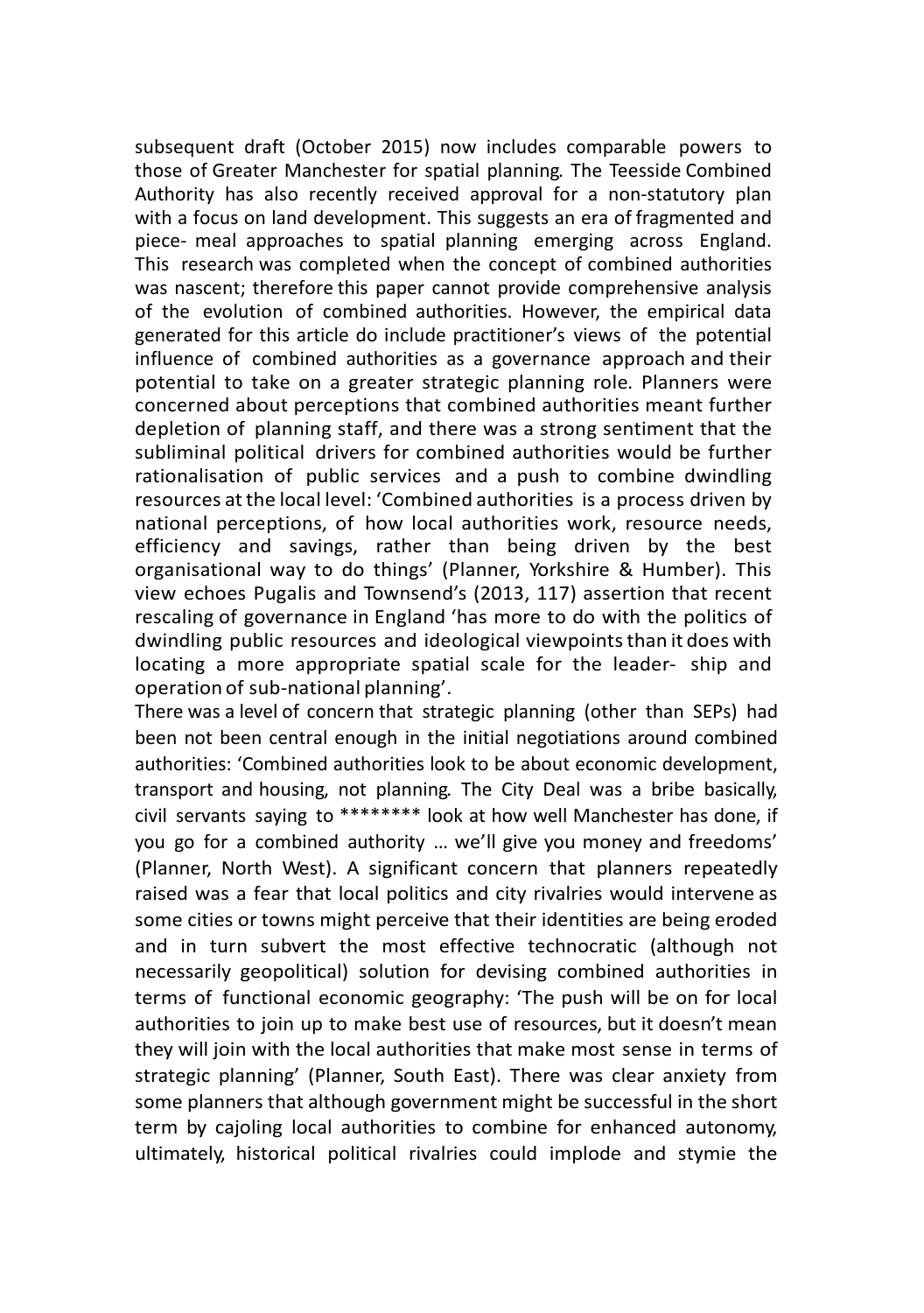longer-term prospects of the approach; many second-tier cities and towns were wary of being consumed within a 'big-city' brand.7 One interview stated he was sceptical about combined authorities due to 'a lack of local political appetite for it' (Planner, East Midlands). A number of comments were made about the calibre of municipal leadership present in Greater Manchester over the past two decades, together with common urban problems, and the predominant control of local councils by the Labour Party. Respondents warned about underestimating the importance of political capability and the presence of other positive local circumstances which encouraged neighbouring local authorities to go beyond lowest-commondenominator politics: 'Combined authorities will take time to mature … there is a danger you end up with lowest-common-denominator politics. Manchester has been successful but it hastaken twenty years' (Planner, North West). However, planners also noted that the stick of being excluded from access to funding had 'focused minds' beyond political squabbles and encouraged more strategic thinking.

#### **Conclusion**

1

Regional spatial planning in England during the Labour era proved problematic because of a seemingly intractable struggle between strong strategic planning ('the greater good') and vocal (political and community) interests within local democracy  $-a$  problem now faced by the localist model. Some critics argue the RSS model was stymied by their lack of formal democratic accountability due to Labour's failure to establish an elected political tier at the meso (regional) level (Swain et al., 2013). In some regions the standard regions were criticised as providing the basis for statutory spatial planning when it was felt they did not adequately reflect functional economic areas and had not gained local political acceptance (Pugalis and Townsend, 2013; Baker and Wong, 2013). However, achieving a universally accepted institutional fix for sub-national governance has been a recurring quandary in England;Wannop (1995,

xxi) sagely observed that 'regional planning and governance can never be perfectly arranged, except in the moment'. The demise of RSSs and the subsequent rescaling of governance towards a localist approach undoubtedly left a strategic spatial planning void across much of England during the term of the coalition government. Hence Gallent et al.'s (2013)

<sup>7</sup> Non-core city authorities within Merseyside and West Yorkshire fear becoming subsumed within a Greater Liverpool or Greater Leeds brand.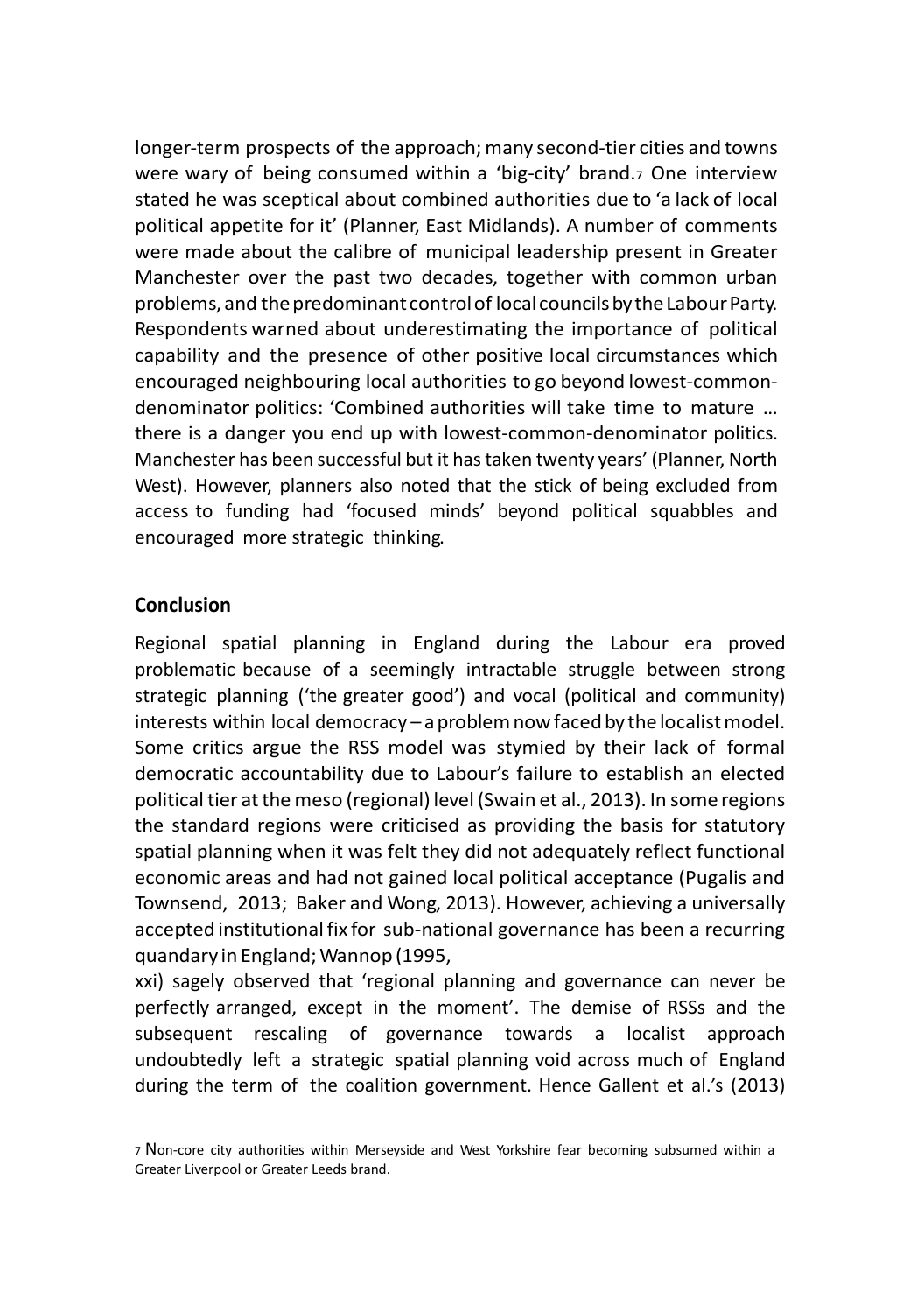question – whether the new localist system of planning in England allows government to deal effectively with the strategic dilemmas integral to governing. The first five years of localism suggest that for most localities the answer is categorically negative. The duty to cooperate has clearly not evolved to fill the spatial planning void. The TCPA (2014, 2) recently described the state of sub-regional planning in England 'as one of fragmentation and contrast'. Planning practitionersinterviewed during thisresearchwere broadly supportive of the need for some form of spatial planning but recognised some of the limitations of the English RSS approach. Planners' overriding concern was the unsuitability of the current institutional fix (duty to cooperate). After a period of stagnation in spatial planning the Conservative government appears to have recognised that the duty to cooperate fails to provide sufficient incentives within the planning system to encourage all local authorities to strive for collaborative approaches to strategic dilemmas. The government has vowed to 'beef up' the duty but it is unlikely that tweaking existing policy will be sufficient to fill the strategic spatial planning void. It is perhaps naive to assume that central government can conclusively solve the intractable conundrum of a comprehensive approach to sub-national governance in England without a constitutional settlement. Nevertheless, it is equally naive to assume that organic localist approaches will emerge in all localities to span the chasms within the current planning framework. In the autumn of 2015 a number of devolution deals were negotiated between government, city-regions and county-level groupings of authorities across England. It appears that in some areas (e.g. Greater Manchester and Sheffield) the new 'soft spaces' of governance will offer an opportunity for innovative forms of spatial planning to return to the policy agenda. A clear message from the government's devolution approach is that 'one size does not fit all'. It appears comfortable about iterative decentralisation and the emerging asymmetrical (patchwork quilt) system of devolved powers and governance approaches developing across England. The clear difference from regional spatial strategies is that spatial planning in the current government's approach is non-mandatory. This raises a question about fragmentation in national spatial planning coverage which potentially could accentuate existing economic inequalities between successful places and lagging places, and make it more difficult to resolve the national housing crisis (Colomb and Tomaney, 2015).

Ultimately, there are still many questions to be answered relating to the government's 'devolution revolution'. Currently the approach contains insufficient contextual detail and if the experiences of negotiating RSSs are a precedent, the requirement to achieve unanimous political support from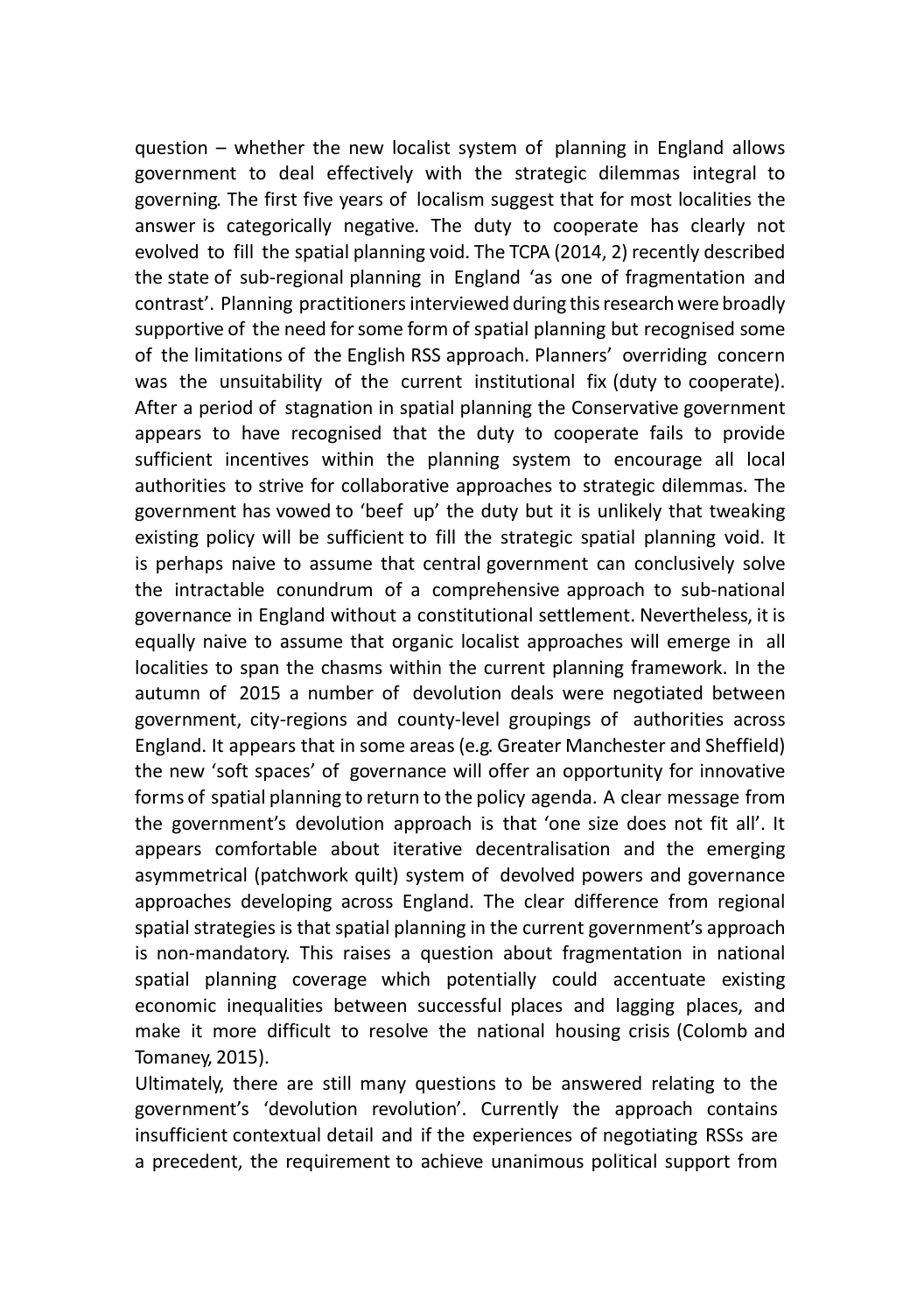the 'combined authority cabinet' for a spatial strategy to proceed could prove challenging. Nevertheless, the kaleidoscope of governance in England has been decisively shaken, and a new constellation of actors is emerging in the 'soft spaces' of sub-national governance. It will take time for the new structures to settle, and for some the reality of localism may match the rhetoric. However, critical questions of social equity arise: what is the future for those places that struggle to respond to the opportunities of localism and/or those places where local political rivalries implode? Equally, the financing formula for combined authorities is another major question which requires clarification. Concerns are being expressed about unequal financial settlements in the new funding environment and whether all new emerging sub-national governance structures around the country will be adequately resourced to rise to the holistic (economic, social and environmental) spatial planning challenges. Again, does central government have the capacity to engage? If some form of spatial planning is to comprehensively return to the English planning landscape, will additional resources be forthcoming to bolster the depleted ranks of public-sector planners or will those few remaining local authority planners be expected to expand their workload to deliver the new era of spatial plans? Ultimately, it seems localism will allow some forms of spatial planning to resume in England, but the extent to which the English spatial planning conundrum will be resolved is still a matter for much enquiry, empirical research and debate.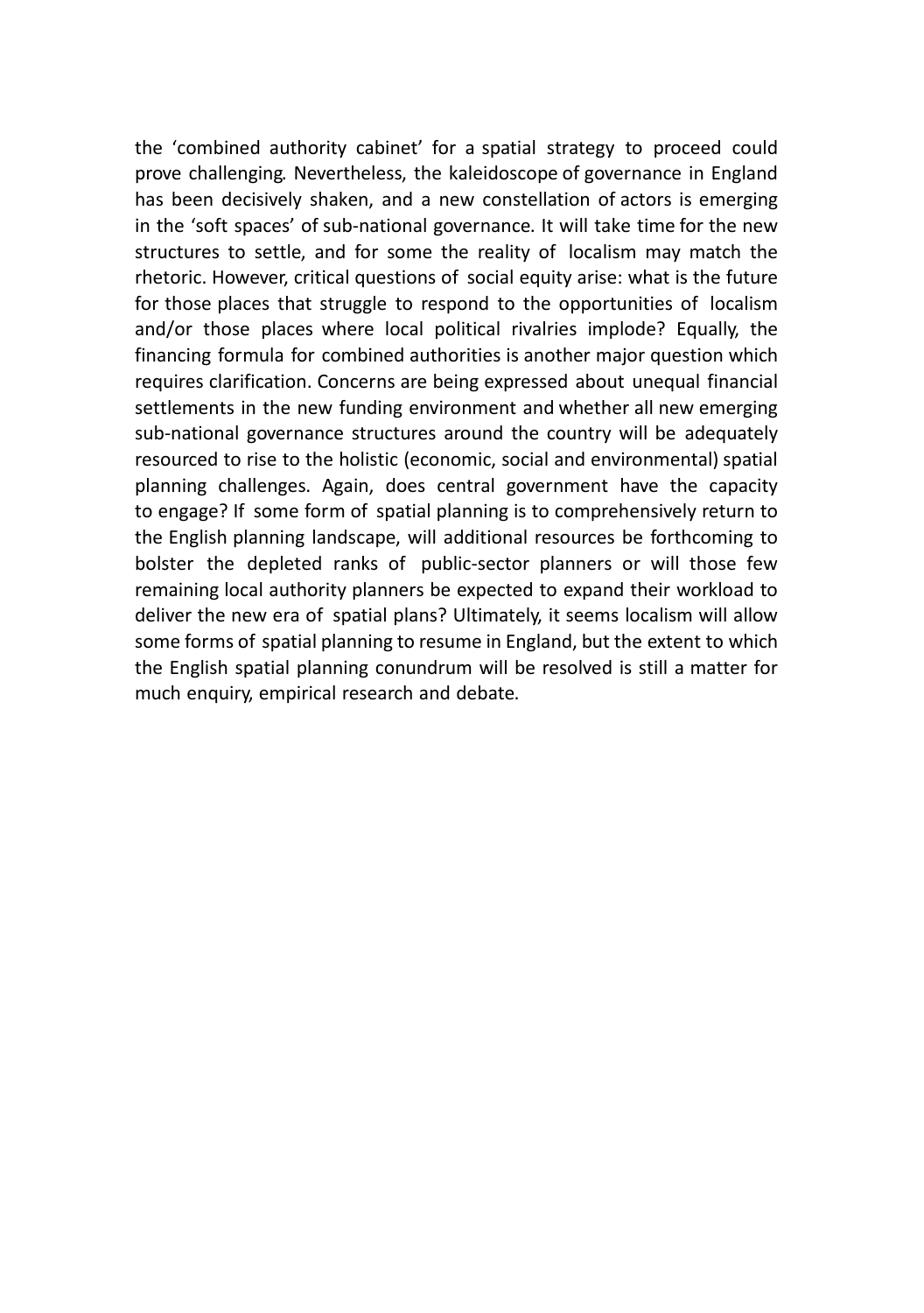#### **References**

ALLMENDINGER, P. and HAUGHTON, G. (2011), 'Challenging localism', *Town & Country Planning*, July–August, 314–17.

ALLMENDINGER, P. and HAUGHTON, G. (2012), 'Postpolitical spatial planning in England: a crisis of consensus?' *Transactions of the Institute of British Geographers*, **37**, 89–103.

ALLMENDINGER, P. and HAUGHTON, G. (2013), 'Revisiting … spatial planning, devolution and new planning spaces', *Environment and Planning C: Government and Policy*, **31**, 953–57.

AUDIT COMMISSION (2005), *Regional Governance Survey*, London, TSO.

BAKER, M. and WONG, C. (2013), 'The delusion of strategic spatial planning: what's left after the Labour Government's English regional experiment?' *Planning Practice & Research*, **28**, 83–103.

BODDY, M., and HICKMAN, H. (2013), 'The demise of strategic planning? The impact of the abolition of Regional Spatial Strategy in a growth region', *Town Planning Review*, **84**, 744–68.

CLARKE, G. (2015), Interview, *The World This Weekend*, BBC Radio 4, 26 July.

COLOMB, C. and TOMANEY, J. (2015), 'Territorial politics, devolution and spatial planning in the UK: results, prospects, lessons', *Planning Practice & Research*, online first, [http://dx.doi.](http://dx.doi/) org/10.1080/02697459.2015.1081337 (accessed 12 October 2015).

CONSERVATIVE PARTY (2009), 'Control shift: returning power to local communities: responsibility agenda' (policy Green Paper No. 9), the Conservative Party, London.

CONSERVATIVE PARTY (2010), 'Open source planning' (policy Green Paper No 10), the Conservative Party, London.

DAVOUDI, S. and MADANIPUOR. A (2013), 'Localism and neo-liberal governmentality', *Town Planning Review*, **84**, 552–61.

DCLG (DEPARTMENT OF COMMUNITIES and LOCAL GOVERNMENT) (2006), *Evaluation of the Role and Impact of Regional Assemblies*, London, DCLG.

DCLG (DEPARTMENT OF COMMUNITIES and LOCAL GOVERNMENT) (2012), *National Planning Policy Framework*,

[www.gov.uk/government/uploads/system/uploads/attachment\\_data/](http://www.gov.uk/government/uploads/system/uploads/attachment_data/)

file/6077/2116950.pdf (accessed 12July 2015).

DEAS, I. (2013), 'Towards post-political consensus in urban policy? Localism and the emerging agenda for regeneration under the Cameron government', *Planning Practice and Research*, **28**, 65–82.

GALLENT, N. HAMIDDUDIN, I. and MADDEDU, M. (2013), 'Localism, down-scaling and the strategic dilemmas confronting planning in England', *Town Planning Review*, **84**, 563– 82.

GALLENT, N. and ROBINSON, S. (2012), *Neighbourhood Planning: Communities, Networks and Governance*, London, Policy Press.

GOODWIN, M., JONES, M. and JONES, R. (2006), 'The theoretical challenge of devolution', in M. Tewdwr-Jones and P. Allmendinger (eds), *Territory, Identity and Spatial Planning*, London, Routledge, 35–46.

HALL, P. (1973), *The Containment of Urban England*, London, Allen and Unwin.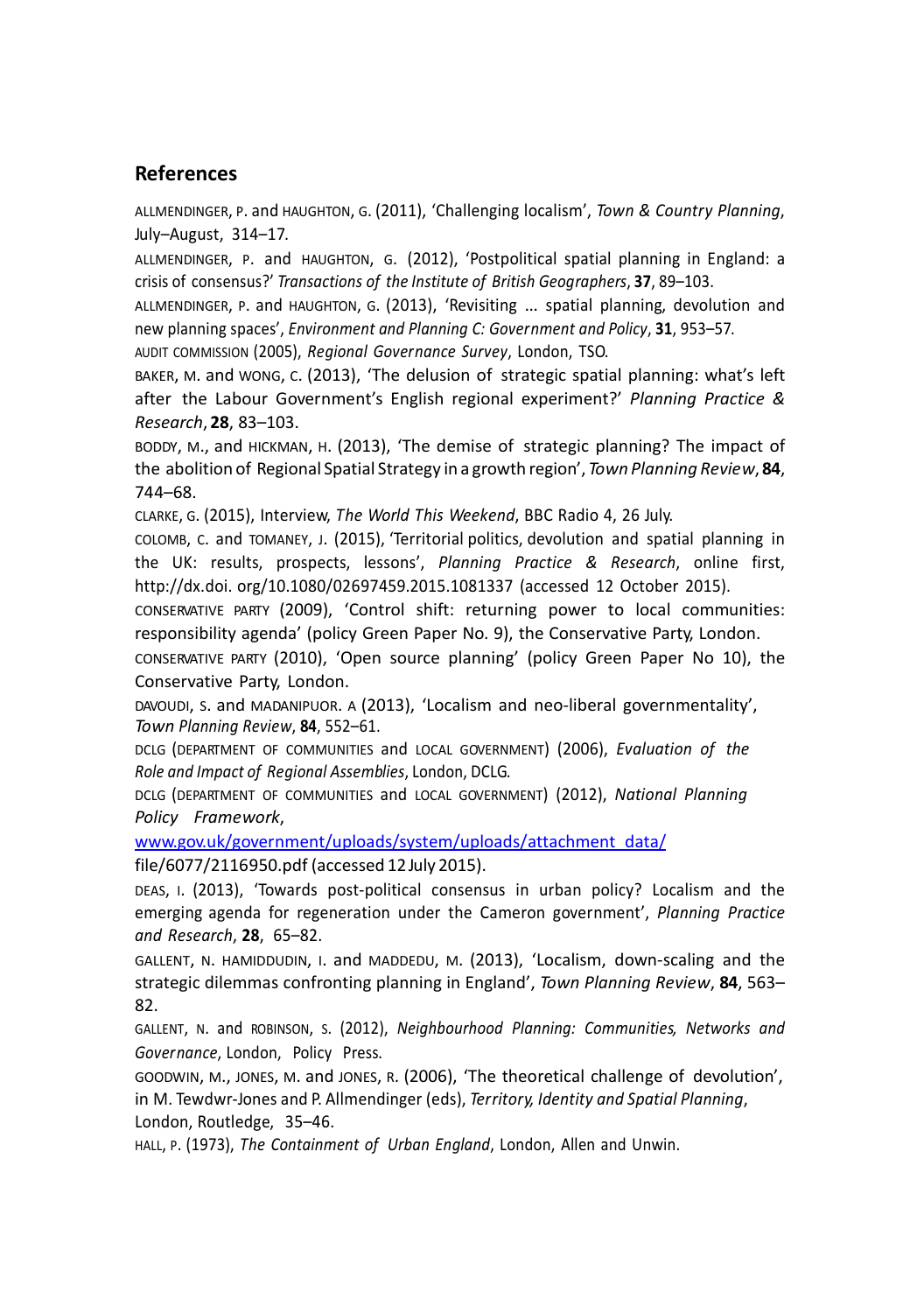HALL, P. (2013), *Good Cities, Better Lives: How Europe Discovered the Lost Art of Urbanism*, London, Routledge.

HAMIDUDDIN, I. and GALLENT, N. (2012), 'Limits to growth: the challenge of housing delivery in England's "under-bounded" districts', *Planning Practice and Research*, **27**, 513–30.

HAUGHTON, G. and ALLMENDINGER, P. (2012), 'Spatial planning and the new localism', *PlanningPracticeandResearch*,**28**,1–5.

HAUGHTON, G., ALLMENDINGER, P., COUNSELL, D. and VIGAR, G. (2009), *The New Spatial Planning: Soft Spaces, Fuzzy Boundaries and Territorial Management*, London, Routledge.

HAUGHTON, G. and COUNSELL, D. (2004), 'Regions and sustainable development: regional planningmatters',*GeographicalJournal*,**170**,135–45.

HM TREASURY, DEPARTMENT FOR BUSINESS ENTERPRISE AND REGULATORY REFORM AND DEPARTMENT OF COMMUNITIES AND LOCAL GOVERNMENT (2007), *Review of Sub-National Economic Development and Regeneration,* London, The Stationery Office.

HM TREASURY (2007), *RDA Impact Evaluation*, London, PA Consulting.

HM TREASURY (2015), 'Fixing the foundations: creating a more prosperous nation', www.gov. uk/government/publications/fixing-the-foundations-creating-a-moreprosperous-nation (accessed 12 July 2015).

HM TREASURY and OFFICE OF THE DEPUTY PRIME MINISTER (2006), *Review of Government Offices*. London, HM Treasury.

HOUSEOFCOMMONSCOMMUNITIESandLOCALGOVERNMENTCOMMITTEE(2016),*Devolution: the next five years and beyond 2015–16*,

[www.publications.parliament.uk/pa/cm201516/](http://www.publications.parliament.uk/pa/cm201516/) cmselect/cmcomloc/369/369.pdf (accessed 15 November 2016).

MCGUINNESS, D., GREENHALGH, P. and PUGALIS, L. (2014), 'Is the grass always greener? Making sense of convergence and divergence in regeneration policies in England and Scotland', *Geographical Journal*, **181**, 26–37.

MAWSON, J. (2006), 'The implementation of regional spatial strategies', Consultancy report for English Regions Network, Local Government Centre, Warwick Business School.

MAWSON, J. (2007), 'Regional governance in England: past experiences, future directions?' *International Journal of Public Sector Management*, **20**, 548–66.

MAWSON, J. (2009), 'Local economic development and the sub-national review: old wine in newbottles?',*LocalGovernmentStudies*,**35**,39–59.

MAWSON, J. and SKELCHER, C. (1980), 'Updating the West Midlands regional strategy: a review ofinter-authorityrelations',*TownPlanningReview*,**2**,153–70.

MAWSON, J. and SNAPE, S. (2005), 'The regions and Whitehall', Consultancy report for English Regions Network, Local Government Centre, Warwick Business School.

MAWSON, J., SNAPE, S and AULAKH, S. (2005), 'Integration of regional strategies',

Consultancy report for English Regions Network, Local Government Centre,

Warwick Business School. OLESEN, K. (2014), 'The neoliberisation of strategic spatial planning', *Planning Theory*, **13**,

288–303.